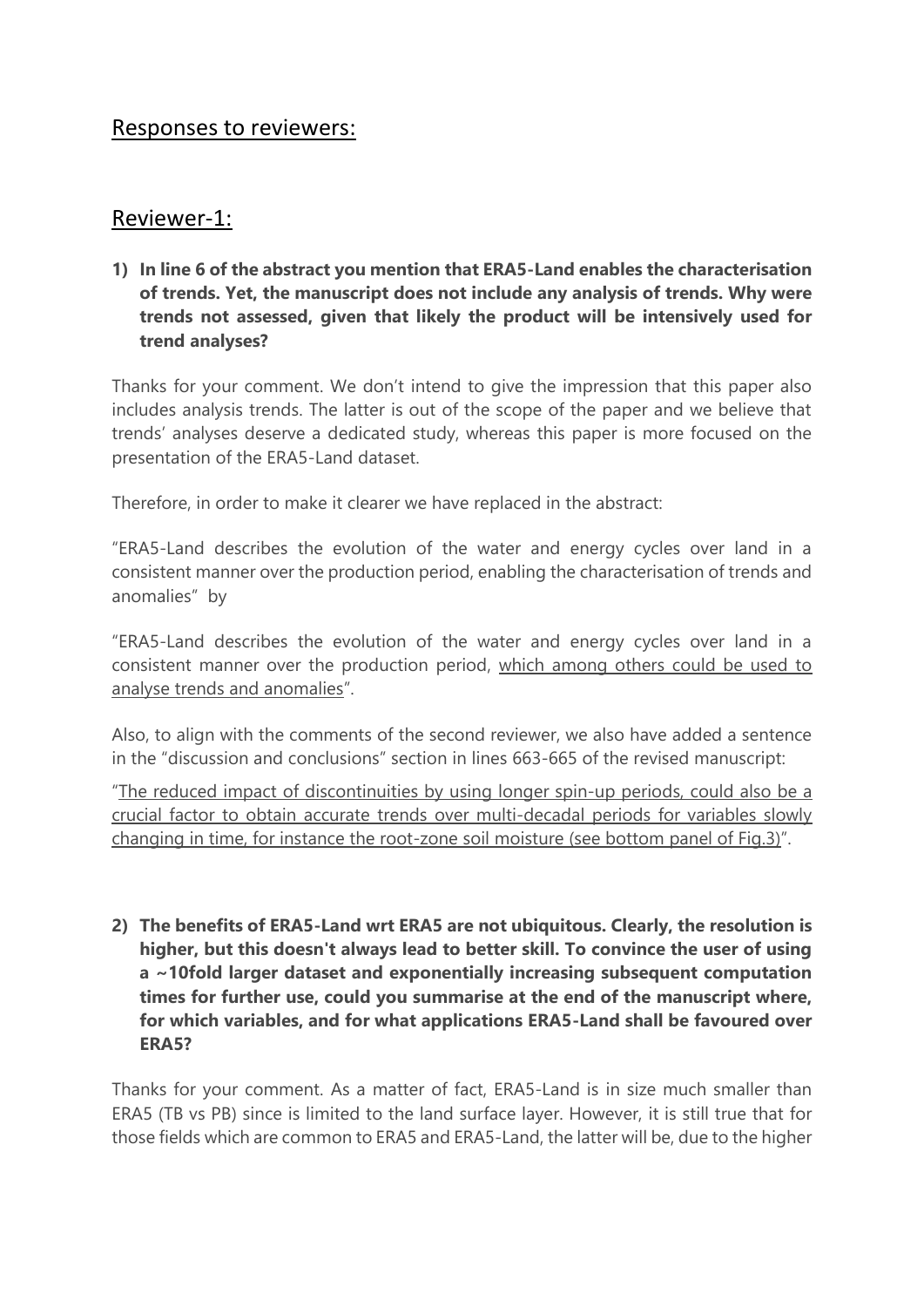resolution, larger in volume, despite that the data over oceans in ERA5-Land has been masked out and therefore does not inflate the total volume of the field.

The main objective of this paper is the presentation of ERA5-Land while providing the reader sufficient evaluation elements (through the evaluation of several key variables of the water and energy cycles) to guarantee the good quality of the ERA5-Land dataset. At this respect and in wider terms, due to its specific characteristics (hourly frequency, multidecadal, consistency, higher resolution) we believe ERA5-Land is ideal for all type of land applications, but the choice of an ERA5 or ERA5-Land common field will depend very much on the specific application. Relevant questions are: are data volume and data handling limiting factors? Are resolution and accuracy the most crucial factors? Is the analysis applied at global, regional or local scale? What is the computational power for the required application? In the 'conclusions and discussion' section, we have provided specific comments for each of the variables evaluated in this paper (and to make it clearer which variables are we discussing/concluding, we have replaced the a), b), c)… by the relevant variable name), but it is however impossible to produce a recommendation list for each application. Following the reviewer comment, we have added the following sentence to last paragraph of the 'conclusions and discussion' section, Lines 670-672 of the revised manuscript:

"While, in wider terms, we recommend the use of ERA5-Land fields over ERA5 for all type of land applications, one should factor in their choice elements such as available computer and data handling resources, importance of spatial resolution versus data volume, area of application, temporal consistency, etc."

# **3) I appreciate that the new product can be comprehensively assessed for all fields, but can you at least justify why these fields were evaluated and others not?**

We assume the reviewer means "cannot be comprehensively assessed for all fields". Our choice was based on four factors: a) key variables of the water cycle, b) key variables of the energy cycle, c) availability and accessibility of evaluation data at the time of the study, d) inclusion of global scale evaluation by using reference satellite datasets. Based on all the four previous factors, we came up with the set of selected variables and reference datasets. We agree that the list of variables and reference datasets selected are not exhaustive, for instance 2 m temperature evaluation and soil temperature data from the ISMN as reference dataset could also have been added to this study. However, the length of the paper was a constrain and we had to prioritise some choices (see also our response to the next point). Our hope is that indeed, as stated in lines 647-651 of the original manuscript, the wider scientific community engages in more in-depth analyses of other variables, as it has been the case with the ERA5 atmospheric reanalysis.

To make this point more clear, we have additionally added the following sentence to lines 183-184 of the revised manuscript: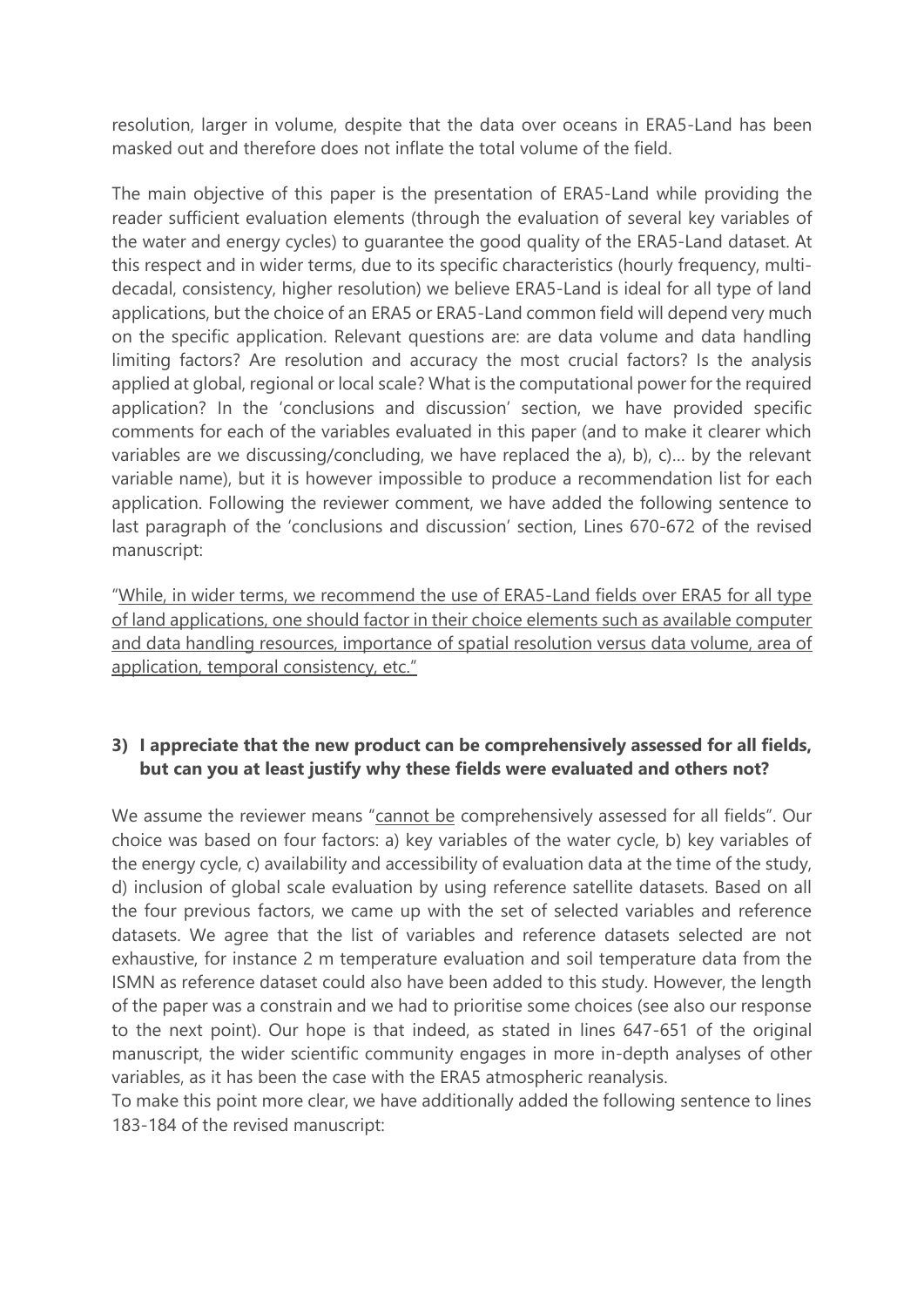"Note that the list of evaluated variables and reference datasets is not exhaustive and was based on factors such as availability of data at the time of the evaluation".

**4) Similarly, one needs to make choices regarding the reference data to be used. The choice seems slightly arbitrary and hence, the conclusions drawn can be inconsistent between fields. Especially, as ERA5-Land is embedded in the C3S Climate Data Store I would have expected that the assessment would draw on the various (satellite) products provided by this service. Vice versa, for LST you used a satellite product but you could also have used soil temperature data from the ISMN.**

Although ERA5-Land is available from the C3S Climate Data Store, the evaluation exercise started much before that some of the current satellite datasets in the CDS were available. Evaluation against satellite data is not trivial, and requires dedicated efforts for each dataset considered. Our primary choice has been using in-situ ground data as 'ground truth', but we didn't want to limit ourselves to in situ only.

For skin temperature, in situ soil temperature measurements from ISMN are representative of soil at different temperatures, while we aimed at validating the joint contribution of soil (top surface) and vegetation into skin temperature, which is more closely related to satellite estimates from thermal sensors. Among the different sensors, we chose MODIS for its spatio-temporal coverage, since it provides four daily global long-term observations combining Terra and Aqua platforms, and daytime and night time overpasses. Note this MODIS ensemble has in turn been validated with in-situ data from tower-based measurements (see Chen et al., 2017).

Since, in this paper, the evaluation exercise cannot be exhaustive for all fields, we have been guided by the aim of being representative and relevant in our choices for selected and independent validation results, while keeping the size of the paper limited. Please, see also the response to the previous comment.

# Minor issues

• **Line 227: please also cite the recently published paper on the ISMN: <https://doi.org/10.5194/hess-2021-2>**

Done (now in line 232 of the revised paper)

• **Did you also apply the quality flags of the ISMN data? <https://doi.org/10.2136/vzj2012.0097>**

No, although we acknowledge the usefulness of such a flags, the quality flags of the ISMN data were not used in this study.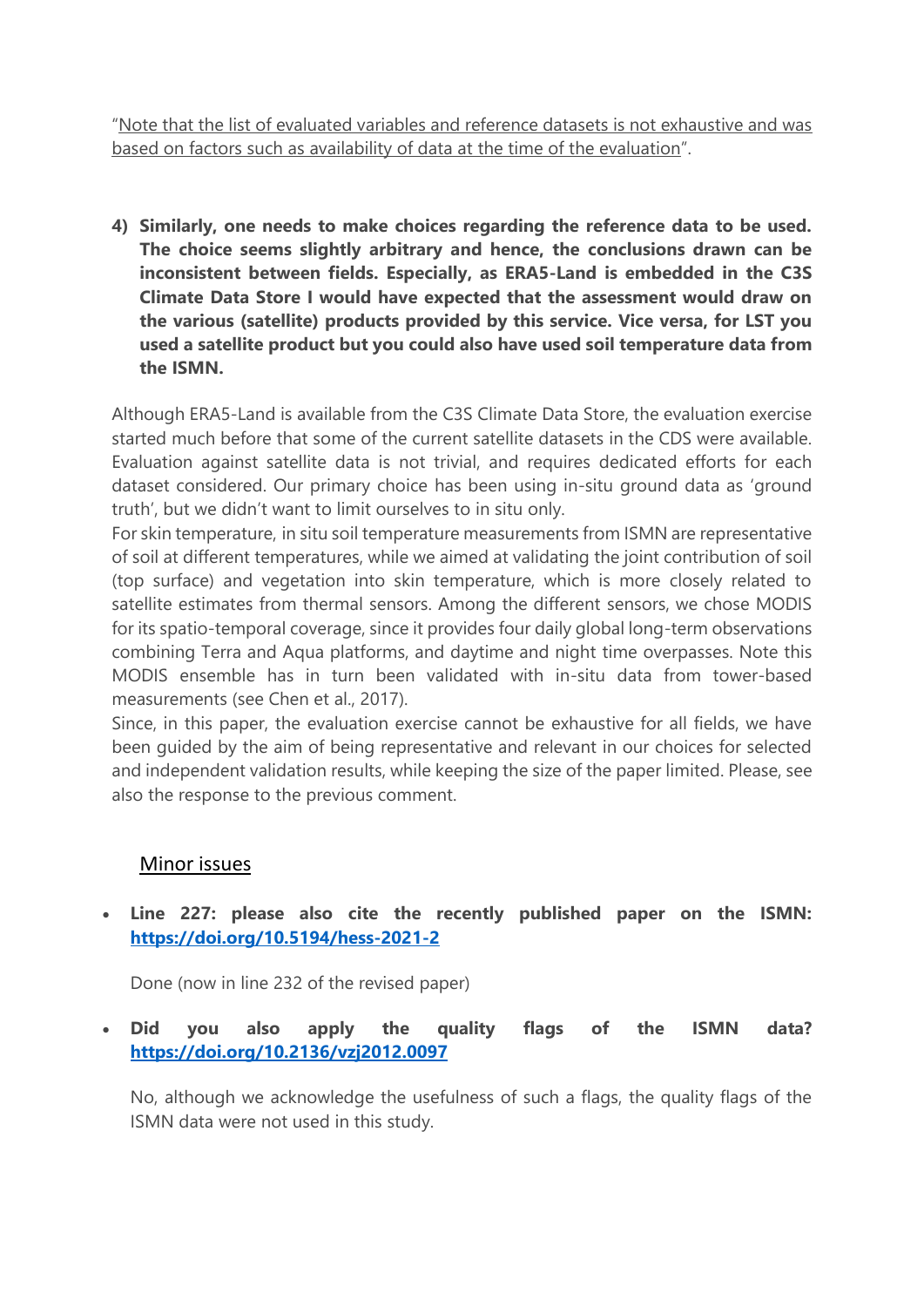• **Line 391: From the boxplots one cannot tell that ERA5-Land on average performs slightly better than ERA5, as the results for the different regions are based on a different number of stations. Does this statement still hold if you perform the analysis for all stations in these regions together?**

We have produced the boxplots adding all the stations used of the ISMN, independently of the region. The plots are generated for the top soil layer, as for the root-zone we only had observations for North-America. As the reviewer can see, the boxplots are very similar to those shown in Fig. 7 (a-d), as most of the stations are located in North-America. The conclusions are the same, so we prefer to keep the current boxplots to show the break-down per regions, and which also show quite clearly that the impact of ERA5-Land is larger in the root-zone.



*Figure 1.- Box plots showing the evaluation metrics of ERA5-Land and ERA5 against in situ measurements of the ISMN network at 5 cm. On each box, the central mark indicates the median, and the bottom and top edges of the box indicate the 25th (q25) and 75th (q75) percentiles, respectively. The whiskers extend to the most extreme data points not considered outliers.*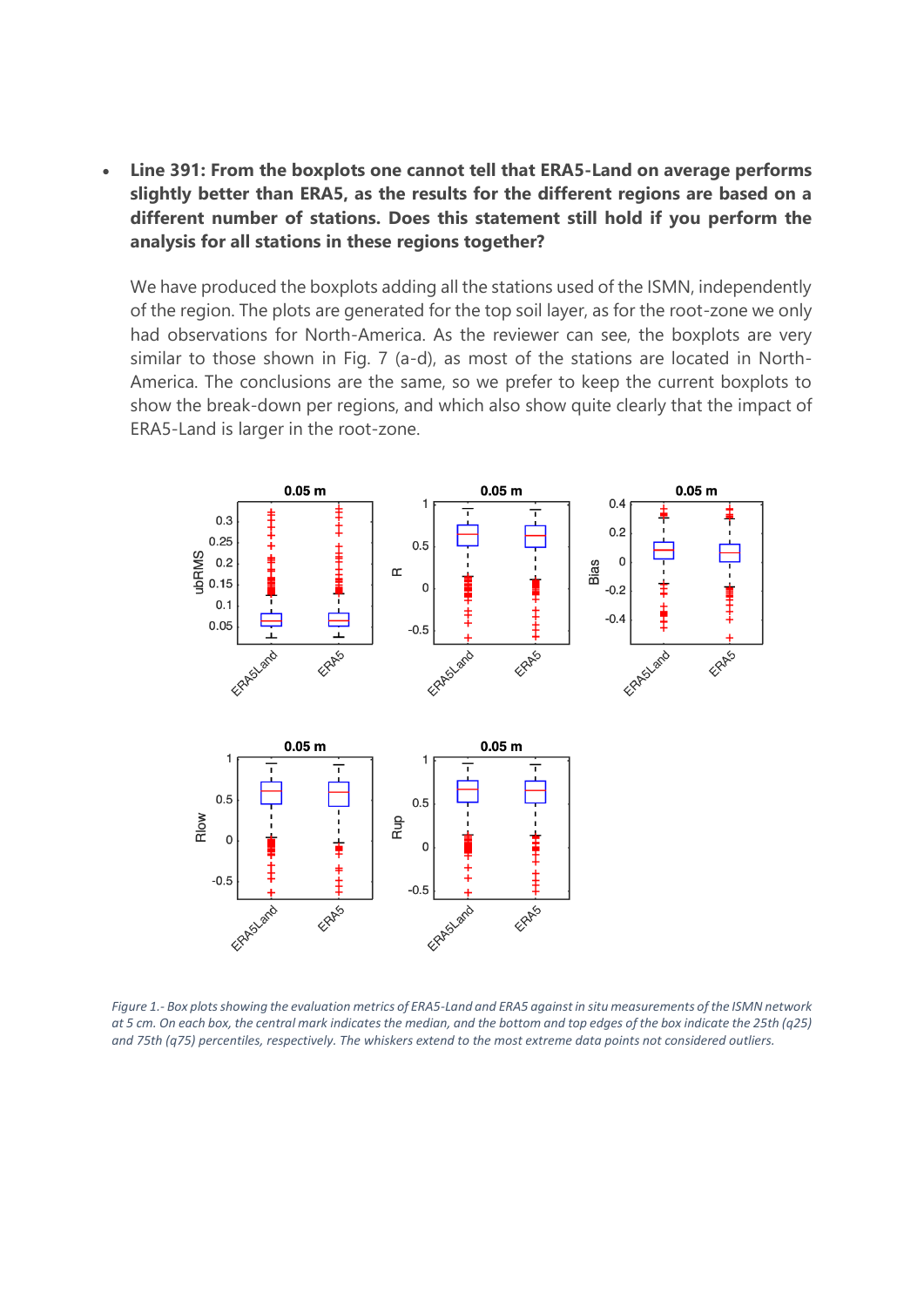

*Figure 2.- Box plots showing the evaluation metrics of ERA5-Land and ERA5 anomalies against in situ measurements of the ISMN network at 5 cm. On each box, the central mark indicates the median, and the bottom and top edges of the box indicate the 25th (q25) and 75th (q75) percentiles, respectively. The whiskers extend to the most extreme data points not considered outliers.* 

Following the reviewer comment, we have added in the results section a paragraph (Lines 418-424 of the revised manuscript) to stress the fact that stations have also been compared globally: "The results were also analyzed site per site taking into account the confidence interval of the Pearson correlation obtained for ERA5 and ERA5-Land versus the in situ measurements. A correlation difference is considered significant if the confidence intervals do not overlap. The Pearson correlation difference for ERA5 and ERA5Land at 5 cm is significant for 382 sensors, of which 64 % show higher correlation for ERA5 Land. The correlation difference at 20 cm is significant for 417 sites, of which 72% show a higher correlation for ERA5 Land. Finally, the correlation difference at 50 cm is significant for 479 sites, of which 88% show a higher correlation for ERA5 Land".

#### • **URL of the ISMN: change into ismn.earth**

Thanks to point this out. Done.

• **As this is a dataset paper, it would be useful to include a list and short description of the input and output fields**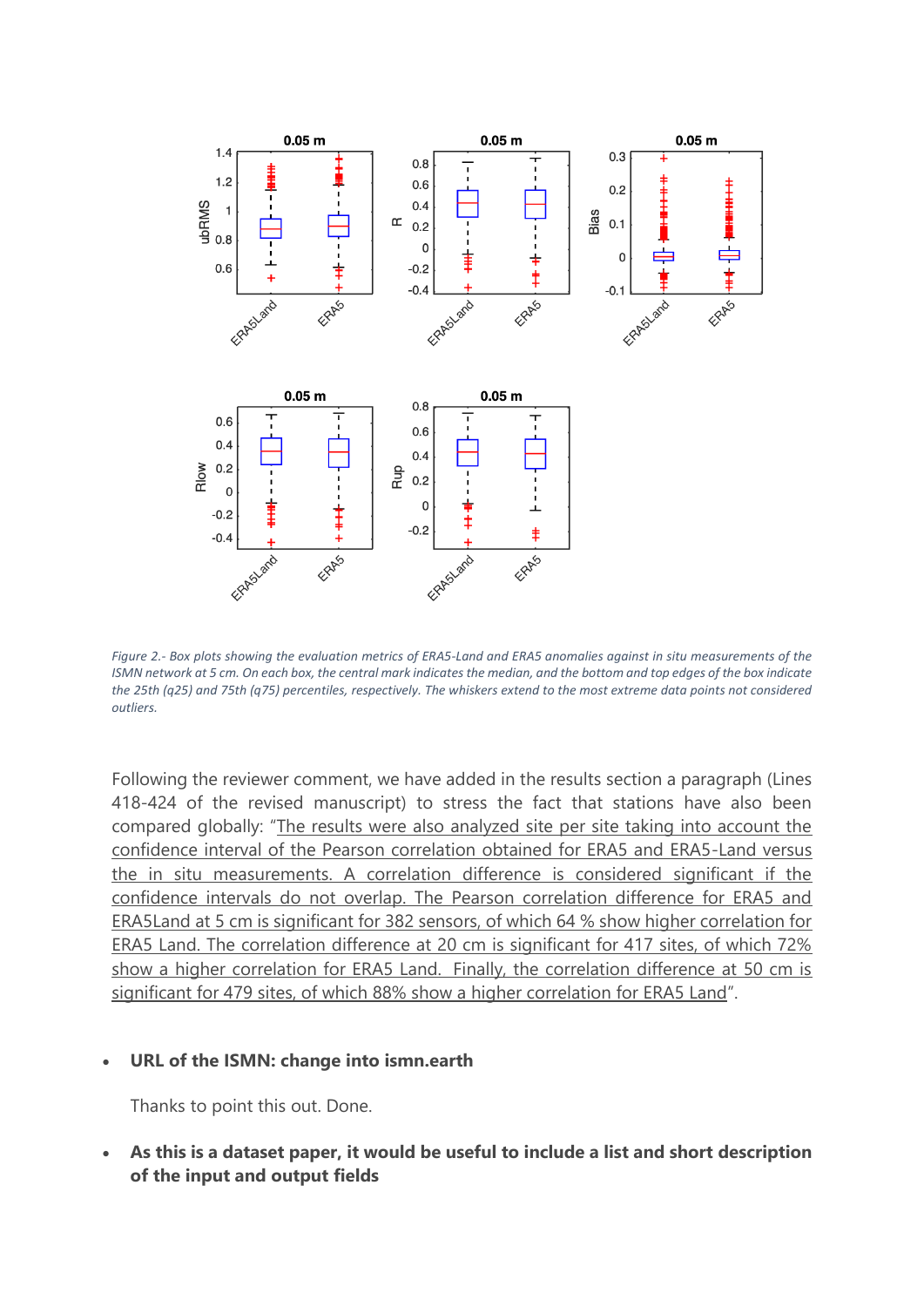Following the reviewer recommendation, we have included an appendix to the manuscript with the list of input/output fields, and provided a reference for the description of each field in the caption of the table. The tables are also referenced in the main text, in lines 87 and 126-127 of the revised manuscript.

# • **For ET: briefly describe the evaluation metrics, even as the fields sshf, slhf ( l492), and bowen ratio**

Thanks for this remark. We have removed the description of the evaluation metrics from the beginning of section 4.5.1, and moved them and slightly modified to the end of section 3.7.1. (lines 361-363 of the revised manuscript), as this is more consistent with the evaluation metrics described for each subsection.

We are not sure what the reviewer means by "even as the fields sshf, slhf (l492) and bowen ratio". If the reviewer means what these abbreviations stands for, they were defined in lines 334 and 335 of the original manuscript, section 3.7.1. However, in the revised version of the paper and also in line with the comments of reviewer-2, we have replaced all "sshf and slhf" entries by "H" and "λρE", respectively.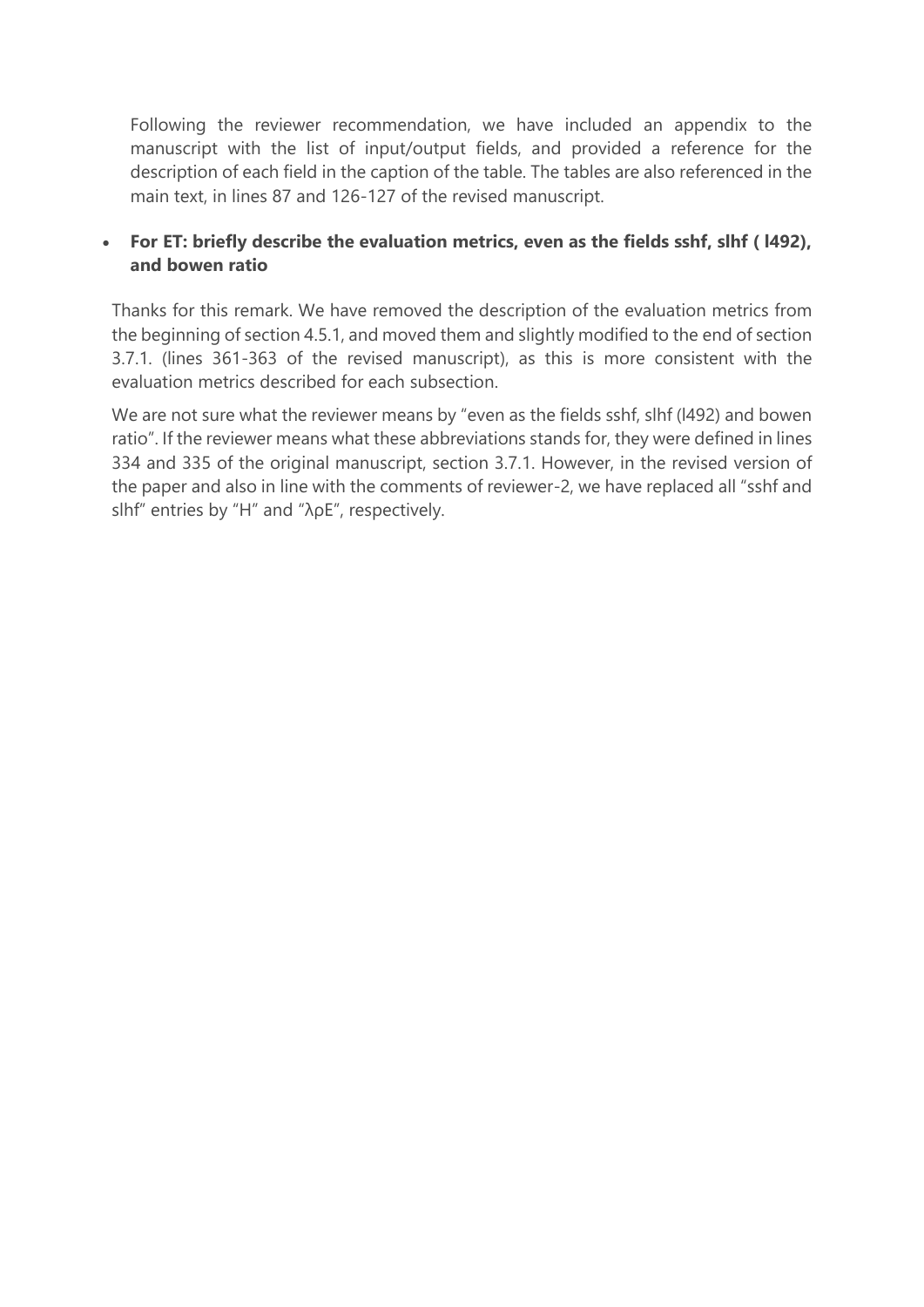# Reviewer 2

**The paper provides a description of the ERA5-Land product and an evaluation of it mainly against in-situ but also one satellite-based dataset (skin temperature). The same evaluation is also done for ERA-Interim and ERA5, which indicates the added value but also limitations of ERA5-Land. Further, the downscaled ERA5-Land meteorological data (surface air temperature and surface net radiation) is used to force the land evaporation model GLEAM.**

**This paper is highly important. ERA5-Land will be to a great extent used, and this paper will be the first reference and primary inspiration and guidance to many. Overall, the paper is great, especially those parts in which performance differences between ERA5-Land and ERA5 are discussed are very interesting. However, I also see several aspects that need clarification and improvement. In general, figures/caption and, in some parts, also language should be substantially polished. I suggest a moderate revision. I provide a number of suggestions below and in the attached commented paper pdf.**

- (1) **I see mainly four reasons why ERA5-Land is supposed to be superior to ERA5:**
	- **(i) higher spatial resolution of static land model parameters**
	- **(ii) higher spatial resolution of downscaled forcing**
	- **(iii) reduced impact of discontinuities by longer spin-ups for the segments**
	- **(iv) newer LSM version used in ERA5-Land**

**How does trend analysis benefit from these four reasons? Indeed, ERA5-Land will be used for trend analysis but since it is not included in the evaluation, what are the expected improvements relative to ERA5? The skill improvement that is currently presented was probably mainly due to the higher spatial resolution, I am wondering how relevant (for which variables) higher spatial resolution is for trend analysis? If it is decided not to provide a trend analysis in this paper, it would be useful to read about the authors' opinion as a first guidance for the user community regarding trend analysis. Thinking of trend analysis of river discharge, it should be emphasized that crucial factors like land use change are not included in the land surface model. I recommend a discussion section on implications of the current results + reanalysis setups for trend analysis.**

Many thanks for your very interesting comments. We believe the comments about the trends would be very relevant if the paper would conduct a trend analysis. However, although we believe that this dataset enables trend analysis, it is out of the scope of this paper. Trend analysis deserves a dedicated study and we cannot fit it in a data presentation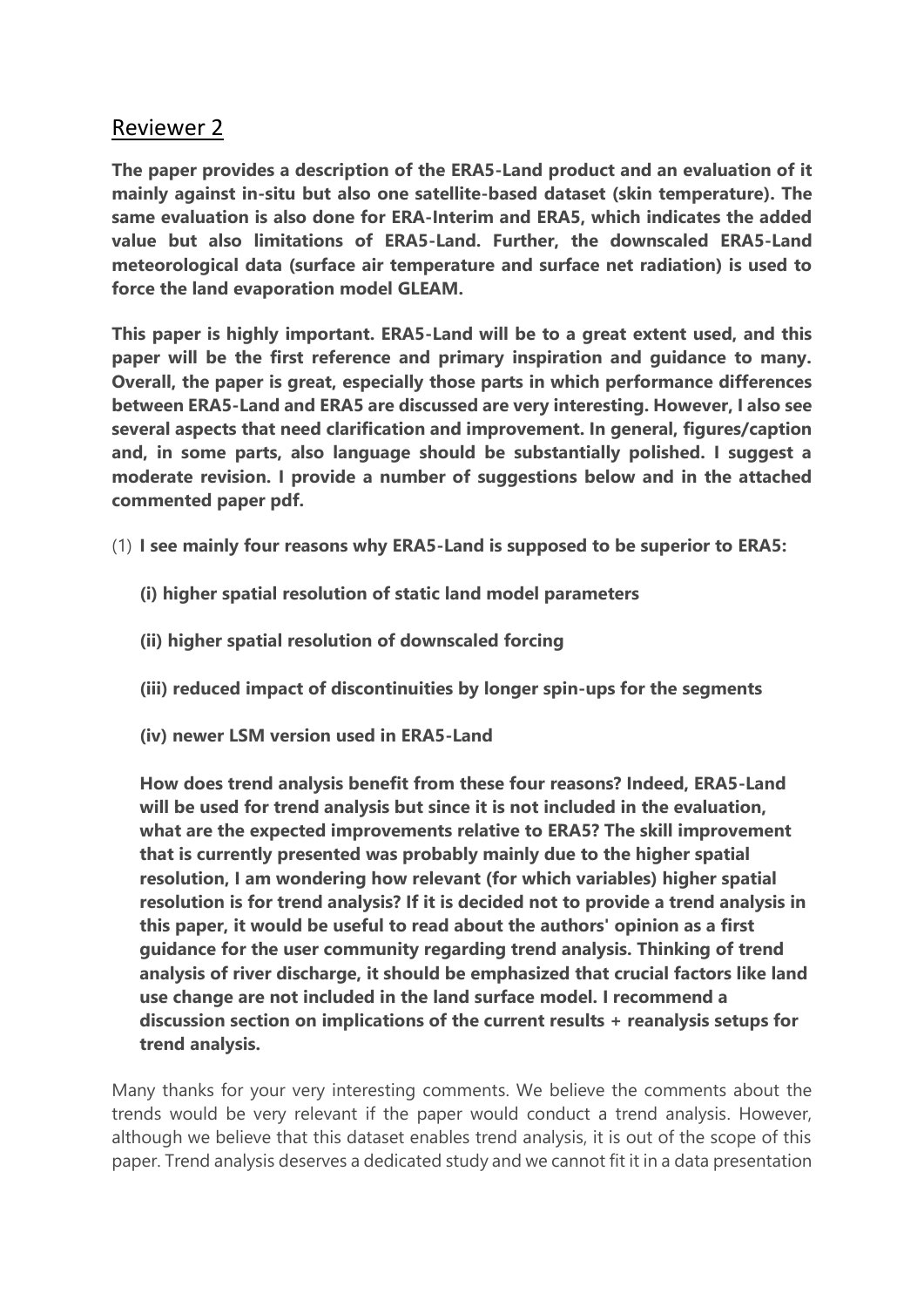paper which is already quite long by itself. We have tried to make it clear in Lines 5-6 of the abstract (see response to comment (1) of reviewer-1), and also we have added a sentence in line 662 of the "conclusions and discussion" section of the revised manuscript:

Line 662 "[...] and the consistency presented over multi-decadal time scales (that could set the basis to enable reliable trend analyses), all of them making ERA5-Land a state-of-theart dataset for multiple land applications".

It is difficult to provide an educated guess of how ERA5-Land trends will compare to those of ERA5 without conducting the analysis itself. This paper has shown that, based on the evaluation carried out over several key variables of the water cycle, ERA5-Land is more accurate at least at representing the spatial/temporal evolution of the hydrological cycle. The differences with ERA5 are not enormous though, so we believe that trends will not be very different at global scale. However locally, where resolution matters, it could provide more accurate trends. In particular trends at areas with low soil moisture variability, where the reduced impact of discontinuities by longer spin-ups is important, could benefit from ERA5-Land multi-decadal consistency. At this respect we have also added a sentence in the discussion part, in lines 658-660 of the revised manuscript:

"The reduced impact of discontinuities by using longer spin-up periods, could also be a crucial factor to obtain accurate trends over multi-decadal periods for variables slowly changing in time, for instance the root-zone soil moisture (see bottom panel of Fig.3)".

We agree that factors such as land use change are crucial for accurate land surface modelling and trend analysis, and those are in the current plans of the ECMWF land surface model evolution. This point, as well as the use of a monthly (static) LAI, has already been described in the 'perspectives' section, in lines 697-708 of the original manuscript.

(2) **One application of ERA5-Land will be to force other land models with higher temporal and spatial resolution atmospheric input. An application is indicated by the evaluation with GLEAM, though differences between ERA5 and ERA5-Land driving GLEAM were very small. Consider to extend the related discussion section (e) and include a discussion of the benefits from downscaled precipitation for other land models.**

This is a really good point raised by the reviewer. A short discussion on precipitation is already included in the paper in the "perspectives" section, however we have also extended it as to comment on the benefits from downscaled precipitation. In the perspectives, after "as well as their availability in near-real-time" In lines 702-704, we have added the following paragraph:

"In addition to coarse-scale near-real-time bias-correction, high resolution downscaling could be also explored. Such a correction could be based on a climatological rescaling of precipitation based on a high resolution reference climatology (e.g. Karger et al. 2017)"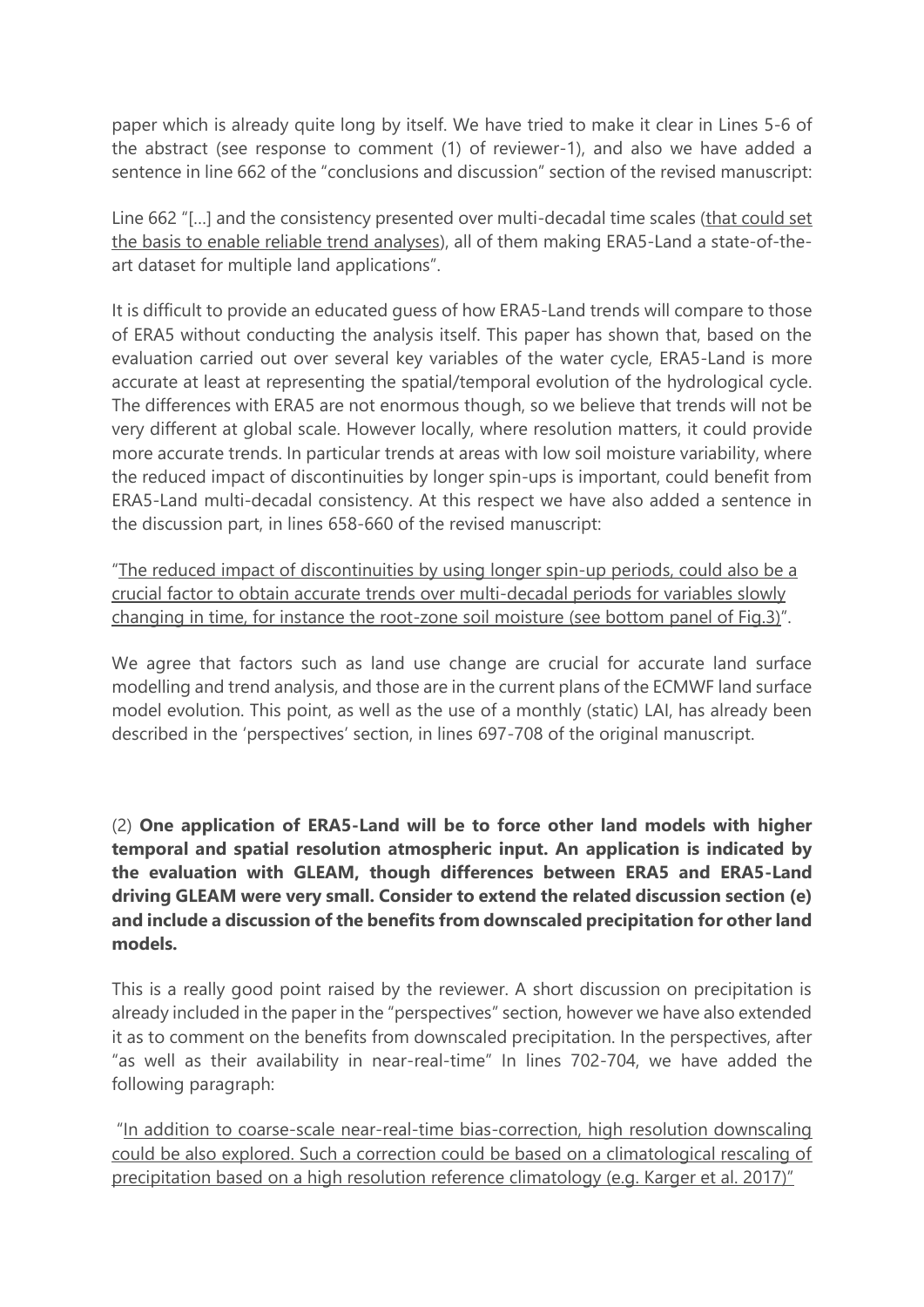For Karger et al. 2017, the new reference is:

Karger, D. N., Conrad, O., Böhner, J., Kawohl, T., Kreft, H., Soria-Auza, R. W., Zimmermann, N. E., Linder, H. P., and Kessler, M.: Climatologies at high resolution for the earth's land surface areas, Sci. Data, 5, 170 122, https://doi.org/10.1038/sdata.2017.122, 2017.

# (3) **The new PET variable is included in the portfolio of ERA5-Land, which is briefly mentioned with a note of caution on its use because the atmosphere is not affected by the water-unlimited land surface assumed for PET. That seems to me being a general issue of PET. How is this different for the ERA5-Land PET from other PET approaches e.g. discussed in https://doi.org/10.5194/hess-23-925-2019 ?**

We agree with the reviewer on this comment and we acknowledge that the main problem of the PET concept is that it is related to a hypothetical quantity defined for hypothetical environmental conditions which hampers experimental validations. The ERA5-Land PET is only one option among others such the Priesley-Taylor formulation or the radiation-based ones. A rational of the concept of evaporation under unstressed soil moisture conditions would require mapping effects on net radiation (which is accounted for in the second call to the surface model) without atmospheric feedbacks. However, there is always a hypothetical element in the atmospheric feedback assessment, as it depends on the spatial extent of the target unstressed area. Small plots in arid environments will generate advection effects, but large areas will lead to atmospheric moistening considerably supressing evaporation, and advection effects confined to the edges of the considered area. This to emphasize the complexity of the PET estimation problem and that it would depend on the target application being dependent on the spatial (and temporal) scale and eventually on the irrigation regime.

Also to note that PET can also be estimated at a daily time scale with the Priestly-Taylor formulation using daily averages of net radiation, temperature, humidity, and wind from ERA5/ERA5-Land without need of model timestep integration (which is another option to the ERA users).

# (4) **Results indicate higher bias for ERA5-Land energy fluxes. Was the EC data corrected for energy balance closure gap?**

The EC data was not corrected for energy balance closure. Eddy covariance In-situ flux measurements can be affected by systematic biases due to issues affecting the energy closure. However, the correction of those imbalances require making assumptions on the sources of the errors, which can also impact the fluxes. Furthermore all the measured fluxes (including ground-heat flux) are needed, and they are not available from many sites. Therefore, no correction of the EC data was considered in this study.

See an extended discussion of this point here below, in response to a comment on Line 340 of the original manuscript.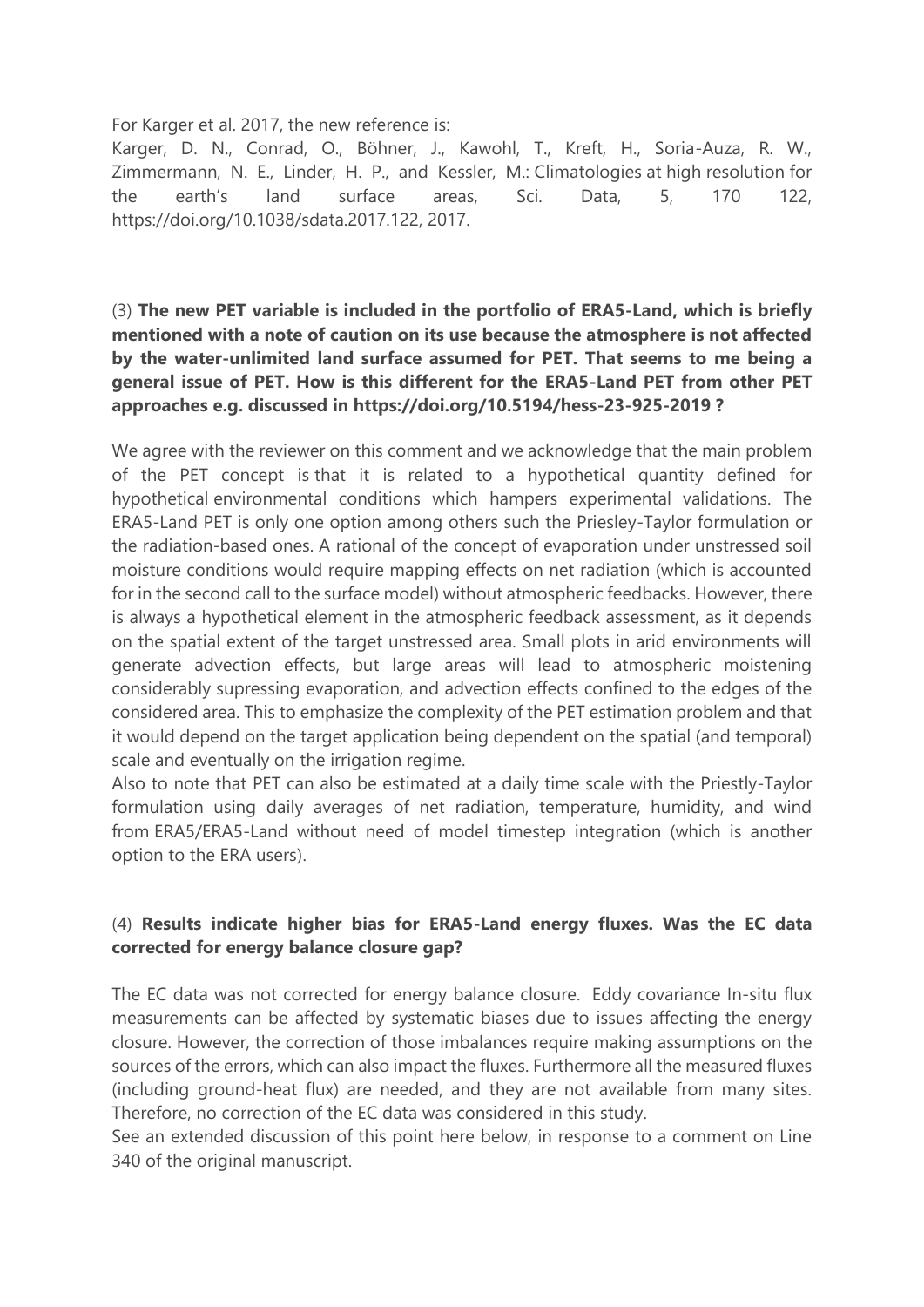(5) **I found it interesting that the river discharge skill mostly improved for ERA5-Land relative to ERA5. Based on the snow depth evaluation, I would have assumed that discharge for watersheds with significant snow melt might deteriorate due to lacking assimilation of snow obs in ERA5-Land compared to ERA5. It could be discussed more in detail why snow DA did not help ERA5 to perform better. Further, river discharge of large-scale routing models are often evaluated not at daily but at coarser resolution, e.g. monthly, due to large uncertainties of routing parameters that makes it unrealistic to predict the timing of peaks at daily resolution. To be more comparable with other routing scheme results, Figure 13 (with reduced (a) figure, see annotated pdf) could be also provided for monthly resolution.**

As described in Zsoter et al. 2019, the snow data assimilation was shown to be detrimental in much of the Northern Hemispheric snow impacted areas in the ERA5 experiment, compared with the offline simulation without coupling and land data assimilation. The average snow increments in ERA5 are negative, due mainly to the too slow snow melt in the HTESSEL, which consequently removes water from the hydrological system. This contributes to the decrease of the dominantly negative biases in a large area with generally deteriorating the hydrological performance.

To make this point more clear, we have added the following paragraph, in lines 621-627 of the revised manuscript, in the relevant part of the discussion section:

"Also, the fact that ERA5-Land does not directly assimilate any observation, as is the case for ERA5, has shown to have positive impacts on the closure of the water balance (Zsoter et al., 2019). They have shown that the snow data assimilation is detrimental to the hydrology in large parts of the snow impacted Northern Hemisphere in the ERA5 experiment, compared with the offline simulation without coupling and land data assimilation (such as ERA5-Land). The average snow increments in ERA5 are negative, due mainly to the too slow snow melt in CHTESSEL, which consequently removes water from the hydrological system. This contributes to decreasing the dominantly negative biases in a large area with subsequently deteriorating the hydrological performance. The exception is in the West US and Amazonian basins."

With respect to the use of daily, rather than monthly; to be able to appropriately evaluate the ability of a model to simulate river discharge, especially with regards to a model's ability to capture the timing of river discharge peaks, it is necessary to use a minimum of a daily model time-step, which is also the time resolution of the available observations. The aim of the evaluation here was to assess the ability of GloFAS-ERA5 compared to GloFAS -ERA5-Land in capturing key hydrological dynamics of timing, bias, and variability – performed with the modified Kling-Gupta Efficiency (KGE) statistical metric. This is a widely used standard methodology in hydrological model evaluation. We hence prefer to maintain the analysis of river discharge using daily time-steps.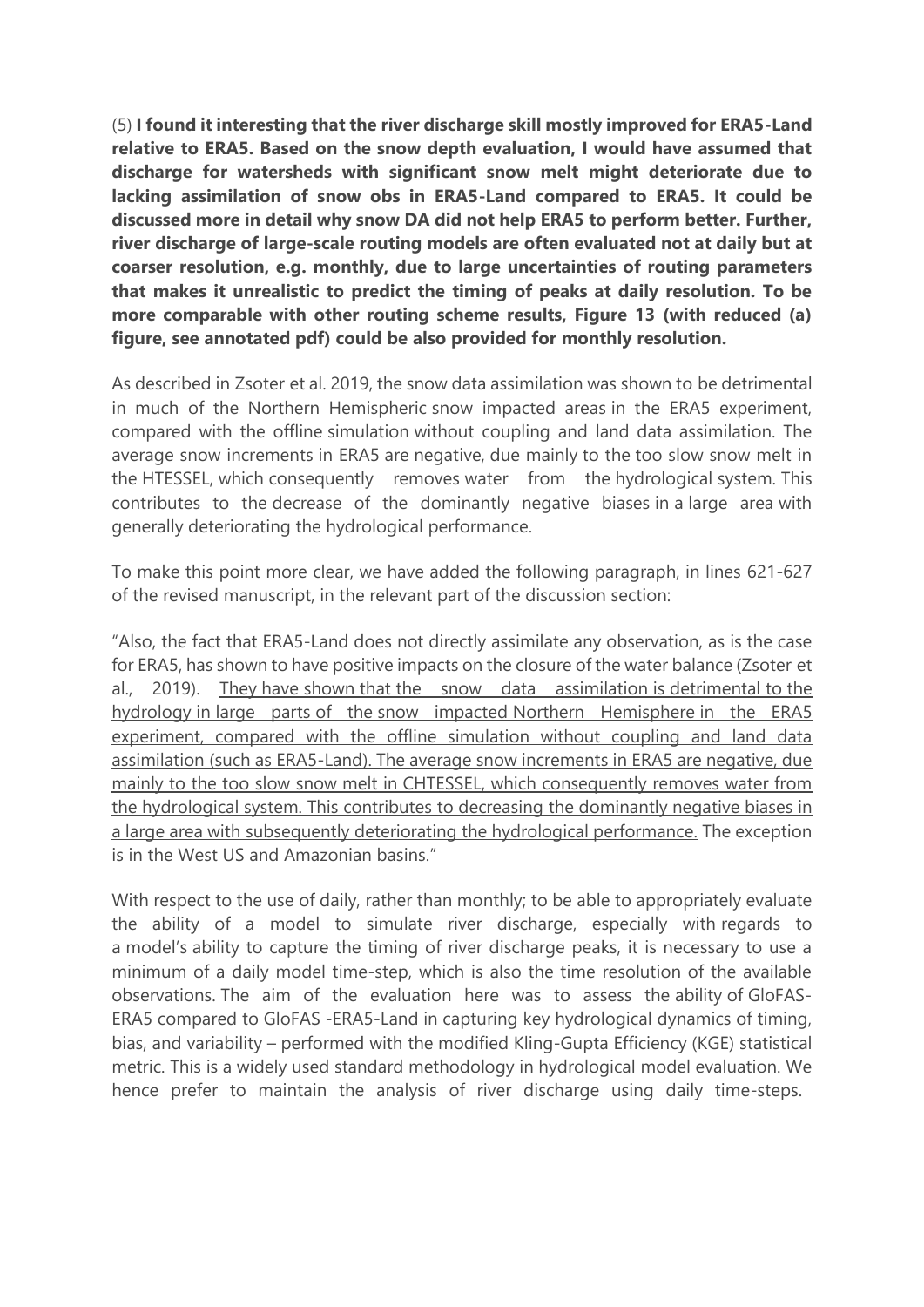# (6) **The main technical aspect of the production of ERA5-Land, that was not sufficiently explained to me, is how the "Integration of the land surface model in 24 cycles" works. Please provide longer explanation of what is done here and why.**

The "24-h cycles" is a convention that has been used to make it easier the retrieval of 'forecasted' fields by ERA5-Land users (as it was done for ERA-Interim) and limit the accumulation period of surface fluxes to 24h. ERA5-Land is run as a continuous simulation (in 24 hour's chunks with reproducible restarts) forced by ERA5 near-surface meteorological variables, so although theoretically there aren't 'analysis' fields, some of them are grib-coded as 'analysis' and others as 'forecasts'. In the C3S catalogue the 'forecast' fields are valid at a specific time of the day (00 to 23UTC). We could have equally selected 12h, 48h cycles or a different one, but it would have been much more complex to understand the validity time of a 'forecast' field.

We believe that the reason above is too technical to be explained in detail in a data presentation paper. In section 7 we have explained how the accumulation periods works, and we have directed interested readers about the technical details to the online documentation that provides further details.

# (7) **Regarding water management applications, it's important to mention to the user community that ERA5-Land lacks a groundwater storage. Something that should be clarified at some place.**

The reviewer is right. We are currently working with a modular, flexible system called ECLand. This system allows to develop several modelling aspects separately, such as the open water areas and river/inundation. Currently there are some ongoing developments with coupling runoff with a river discharge system (CamaFlood), and indeed in the longer term the introduction of a groundwater storage will also be considered as part of our developments. We have added this point in the perspectives section, by replacing:

"All the components discussed above are currently under research and, along with the improvement in other components of the land surface scheme (increase of the number of soil layers, introduction of a multi-layer snow scheme, reduction of model time step, etc.), provide the basis for a future new version with improved accuracy for the land states at multi-decadal timescales" by

"All the components discussed above are currently under research, but they are not the only ones. ECMWF is currently working with a flexible, modular system called ECLand (Boussetta et al., 2021), which allows to develop separately several modelling aspects of the land surface, such as the increase of the number of soil layers or the introduction of a multi-layer snow scheme, as well as progressing on other longer term perspectives such as the introduction of a groundwater storage or the reduction of the model time step. All the above ongoing developments will provide the basis for a future new version with improved accuracy for the land states at multi-decadal timescales.".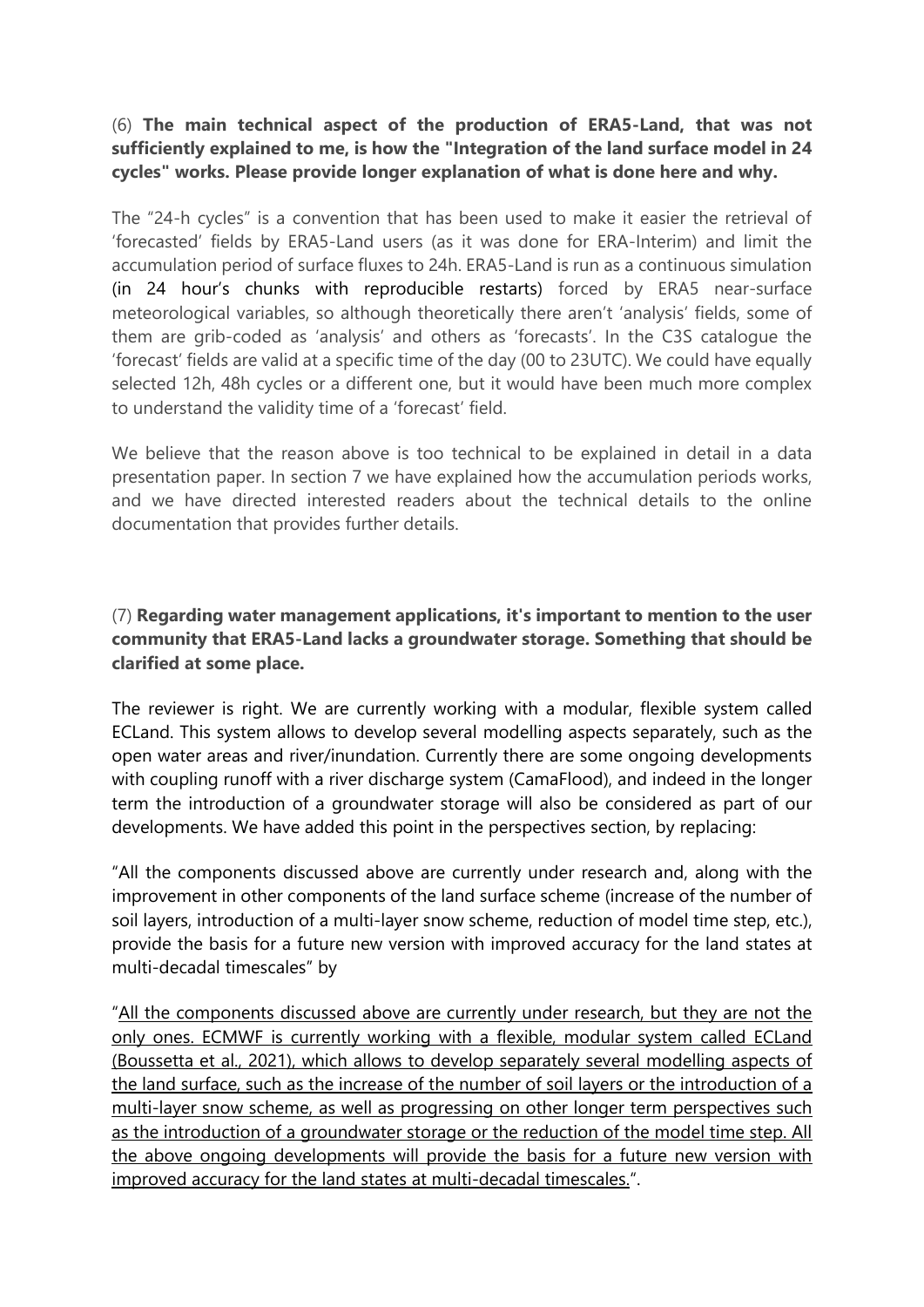The added reference is the following:

Boussetta, S., Balsamo, G., Arduini, G., Dutra, E., McNorton, J., Choulga, M., Agustí-Panareda, A., Beljaars, A., Wedi, N., Muñoz Sabater, J., de Rosnay, P., Sandu, I., Hadade, I., Carver, G., Mazzetti, C., Prudhomme, C., Yamazaki, D., and Zsoter, E.: ECLand: The ECMWFLand Surface Modelling System, Atmosphere, 12, https://doi.org/10.3390/atmos12060723, 2021

**(8) Figure quality and captions would strongly benefit from a thorough revision, such as**

**- Conistent use of (a) (b) etc. instead of top/middle left/right that is also sometimes used**

**- Explanation of abbreviations and variable names in caption**

**- Same chronological order of ERA reanalysis products (currently ERA5-Land sometimes comes last, sometimes first in figures).**

**- Consistent use of variable names.**

**For related and other comments, see annotated pdf.**

Thanks, we have tried to make figures more consistent by following all reviewer recommendations.

**(9) The lake temperature skill of ERA5-Land depended a lot on the lake depth information. The evaluation was thus stratified by whether lake depth improved (got more realistic) in ERA5-Land compared to ERA5. It's unclear on which information this stratification was made. How can a higher spatial resolution can lead to less realistic lake depth in ERA5-Land?**

The current lake mean depth file used at ECMWF is based on the Global Lake Database (See Table S1 of the original manuscript), and it has native resolution of 1 km. It consists of more than 14,000 in situ lake mean depth observations mapped on to a gridded file, and of indirectly estimated depths for all the rest of lakes based on a geomorphological approach. This means that the mean depth for some lakes which are not common for certain geomorphological regions might be estimated incorrectly  $-$  i.e., they can be overestimated or underestimated. Once lakes depths are aggregated to a coarser resolution, the depth for uncommon lakes can change and even become closer to the observed value but for the wrong reason (due to the other lake depths in the vicinity).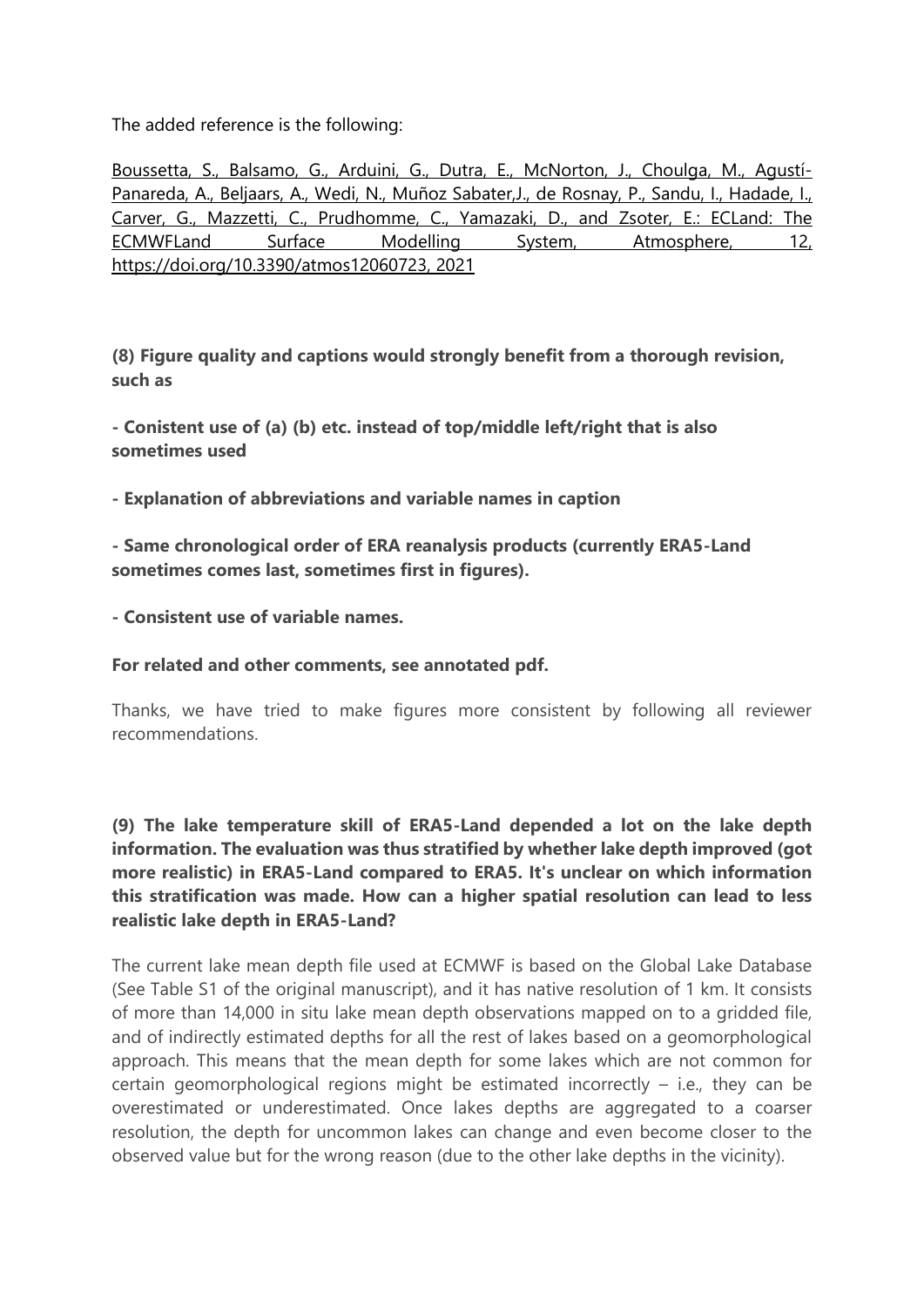# **(10) Figure 15: the spread of the bias values for the Bowen ratio is strongly increased for ERA5-Land. Either it's wrongly calculated/shown here or requires clarification.**

The code to produce these plots has been reviewed and we can confirm there are no errors. Nonetheless, the calculation of the Bowen ratio is usually prone to error, since it results from the ratio between two fluxes which can be positive or negative (so it is numerically unconstrained). This may create differences when large pixels are compared to in situ measurements. To reduce the influence of outliers, fluxes are first aggregated to daily resolution before calculating their ratio, as recommended by Shuttleworth (2012). We acknowledge, in any case, that the spread of the bias for the Bowen ratio is a bit higher for ERA5-Land. This relates mainly to a few outliers, as the quantiles are quite similar (as shown by the dashed lines that actually match up when comparing ERA5 and ERA5-Land), and close to each other. We computed the number of outliers found that are either "< q25 - 1.5  $*$  (q75 - q25)" or "> q25 + 1.5  $*$  (q75 - q25)". For ERA5 we found 12 observations meetings these conditions, whereas for ERA5-Land we found 20. This is not a strict definition of 'outlier', but it is analogous to the way they were computed by Martens et al. (2020).

The two references in this response:

Shuttleworth, W.J. (2012). Surface Energy Fluxes. In Terrestrial Hydrometeorology, W.J. Shuttleworth (Ed.). <https://doi.org/10.1002/9781119951933.ch4>

Martens, B., Schumacher, D. L., Wouters, H., Muñoz Sabater, J., Verhoest, N. E. C., and Miralles, D. G.: Evaluating the land-surface energy1005partitioning in ERA5, Geosci. Model Dev., 13, 4159–4181, https://doi.org/10.5194/gmd-13-4159-2020, 2020.

# **(11) Several more comments are included in the annotated pdf;**

**L36:** We have added two extra, more recent references to highlight the need for land model developments:

Vereecken, H., Weihermüller, L., Assouline, S., Šimůnek, J., Verhoef, A., Herbst, M., Archer, N., Mohanty, B., Montzka, C., Vanderborght, J., Balsamo, G., Bechtold, M., Boone, A., Chadburn, S., Cuntz, M., Decharme, B., Ducharne, A., Ek, M., Garrigues, S., Goergen, K., Ingwersen, J., Kollet, S., Lawrence, D.M., Li, Q., Or, D., Swenson, S., de Vrese, P., Walko, R., Wu, Y. and Xue, Y. (2019), Infiltration from the Pedon to Global Grid Scales: An Overview and Outlook for Land Surface Modeling. Vadose Zone Journal, 18: 1-53 180191. <https://doi.org/10.2136/vzj2018.10.0191>

Boussetta, S., Balsamo, G., Arduini, G., Dutra, E., McNorton, J., Choulga, M., Agustí-Panareda, A., Beljaars, A., Wedi, N., Muñoz Sabater, J., de Rosnay, P., Sandu, I., Hadade, I.,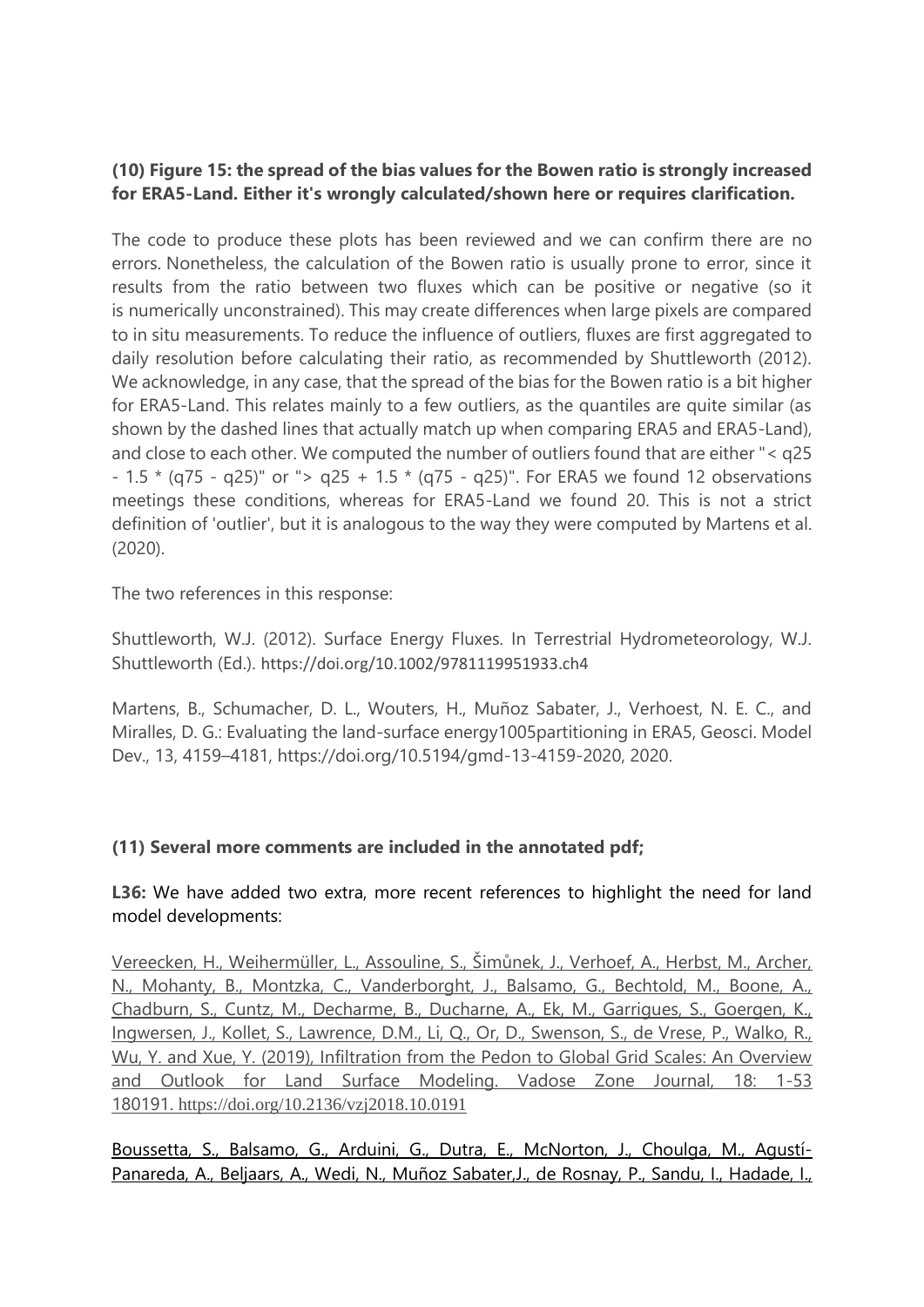# Carver, G., Mazzetti, C., Prudhomme, C., Yamazaki, D., and Zsoter, E.: ECLand: The ECMWFLand Surface Modelling System, Atmosphere, 12, https://doi.org/10.3390/atmos12060723, 2021

**L38**: We believe the sentence is right. Atmospheric reanalysis are produced with a single version of the coupled atmosphere-ocean-land prediction system and therefore show, despite the analysis increments, temporal consistency over the production period. This doesn't occur with the forecast models (as the IFS), which every certain period of time are updated (parameterizations, assimilation system, etc.).

**L41:** done, thanks.

**L57:** We prefer to keep the wording "climate studies" since it includes in a broader sense several inter-related investigations such as "climate change studies", "climate modelling studies" or "climate trend studies".

**L86:** the type of grid has been added to the main manuscript, as well as a supporting reference: "ERA5-Land produces a total of 53 variables describing the water and energy cycles over land, globally, hourly and at a spatial resolution of 9 km, matching the ECMWF triangular-cubic-octahedral (TCo1279) operational grid (Malardel et al., 2016)".

And the reference added:

Malardel, S., Wedi, N., Deconinck, W., Diamantakis, M., Kuehnlein, C., Mozdzynski, G., Hamrud, M., and Smolarkiewicz, P.: A new grid for the IFS, ECMWF Newsletter, 146, 23–28, https://doi.org/10.21957/zwdu9u5i, 2016.

**L102:** coordinates swapped. Thanks.

**L103:** ERA5-Land has been added to the figure and now it is used consistently over all the manuscript.

**L117:** "[...], no prior long ERA5 stream was available." has been replaced by " [...], a long, prior ERA5 stream was not available". For consistency the "prior long" in Line 110 has also benn replaced by "long, prior".

**Figure 3**  $\rightarrow$  the figure has been improved as suggested by the reviewer.

**L118:** The following sentence "[...], and then letting three spin-up years." has been replaced by ", and then allowing the system to spin-up for three years".

**L120:** for the 3<sup>rd</sup> stream only one spin-up year was feasible (1949) because there wasn't ERA5 forcing available prior to Jan 1949. The available climatology (1981-2010) was used to initialize the spin-up year. This was indicated in Line 120 of the original manuscript.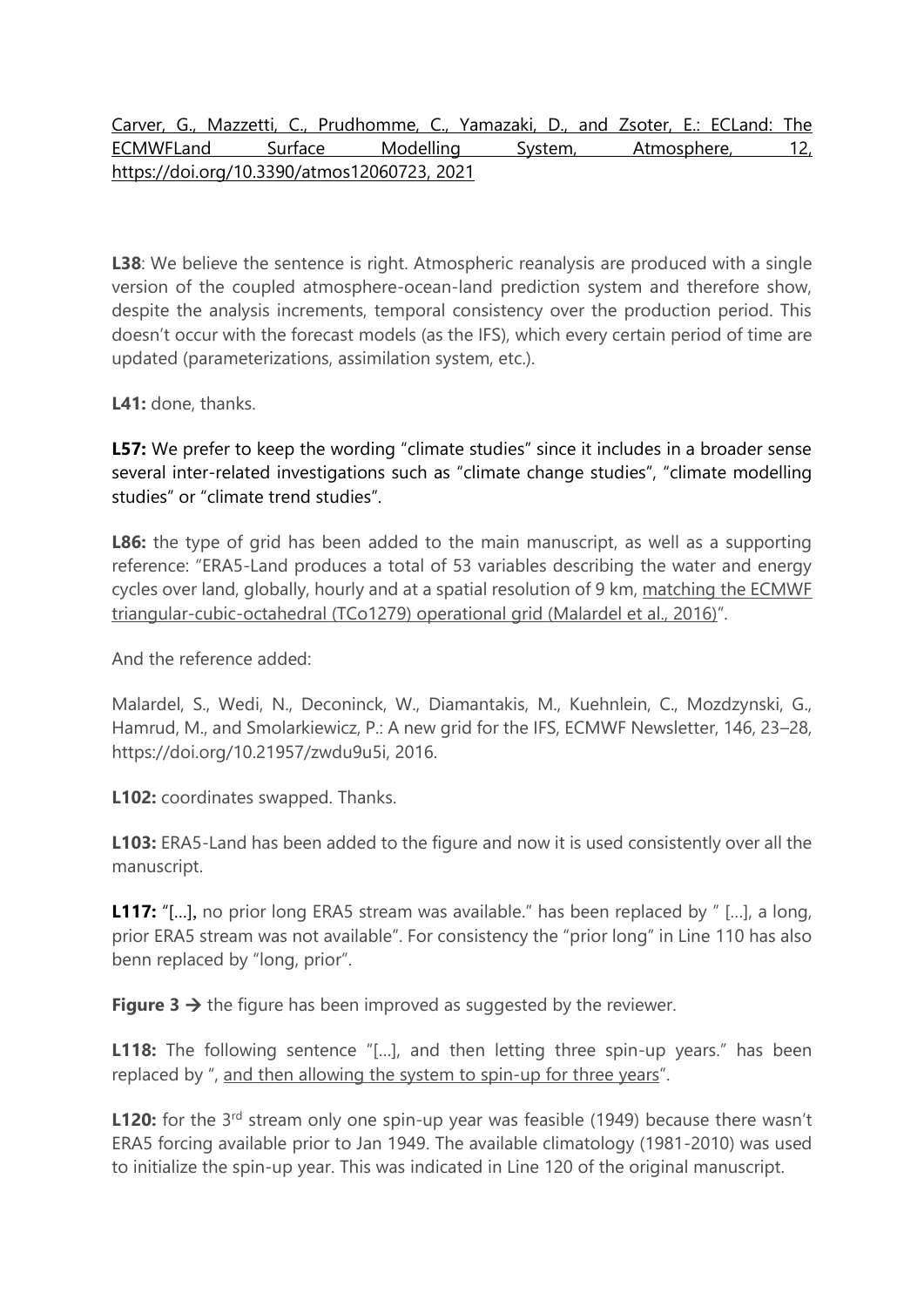**L127:** "approximately 10 m"  $\rightarrow$  It is indeed 10 m exactly. The text has been changed to "[…], which is 10 m above the surface […]

**L133:** "conventional" refers to all conventional meteorological observations (ships, radiosondes, SYNOP stations, etc.). We have added the word "conventional meteorological" to the main text.

**L151: Fig.4** → Following the reviewer recommendation, we have included the location of the three mentioned lakes in the top-right subplot of Fig.4, and updated the caption of the figure accordingly.

#### **L162: Specify which carbon fluxes are estimated. Is heterotrophic respiration simulated? Are longer term carbon stock changes estimated?**

The carbon fluxes are the Net ecosystem exchange (NEE), the Gross Primary production (GPP) and the Ecosystem respiration (Reco). Long term carbon stock is not estimated, instead ecosystem respiration is parametrized in an NWP adapted way as a function of land-use and soil temperature. The type of carbon fluxes has been added in the main text, lines 164-165 of the revised manuscript.

**Fig4.-->** We have replaced ERA5L by ERA5-Land in the title of each subplot. We have also defined LST in the figure caption.

# **L173: Which crop? Constant parameters? I guess it's not seasonally changing and does not include harvest and bare soil period?**

There is no sub-type of crops (such C3 OR C4) considered in the actual version, it is the crops and mixed farming type from the BATS classification (table 8.1 of the IFS documentation). It is parametrised with a constant canopy resistance with no consideration of seasonal change or harvest.

L183: Yes, thanks. Added in parenthesis "the latter also a component of the water cycle".

L213: "OI" replaced by "Optimal Interpolation".

**L235:** Thanks, "averaged" replaced by "average".

**Eq.1:** Thanks for this comment. Indeed, the reviewer is right that the results will be equivalent either normalizing or not by the standard deviation. However, the standard definition of anomaly correlation for soil moisture is as displayed in eq.1, and for consistency with many other paper in this respect we prefer to keep it as it is.

**L240-241: STDD:** It is indeed equivalent to ubRMSE. We have added to the main text for clarification.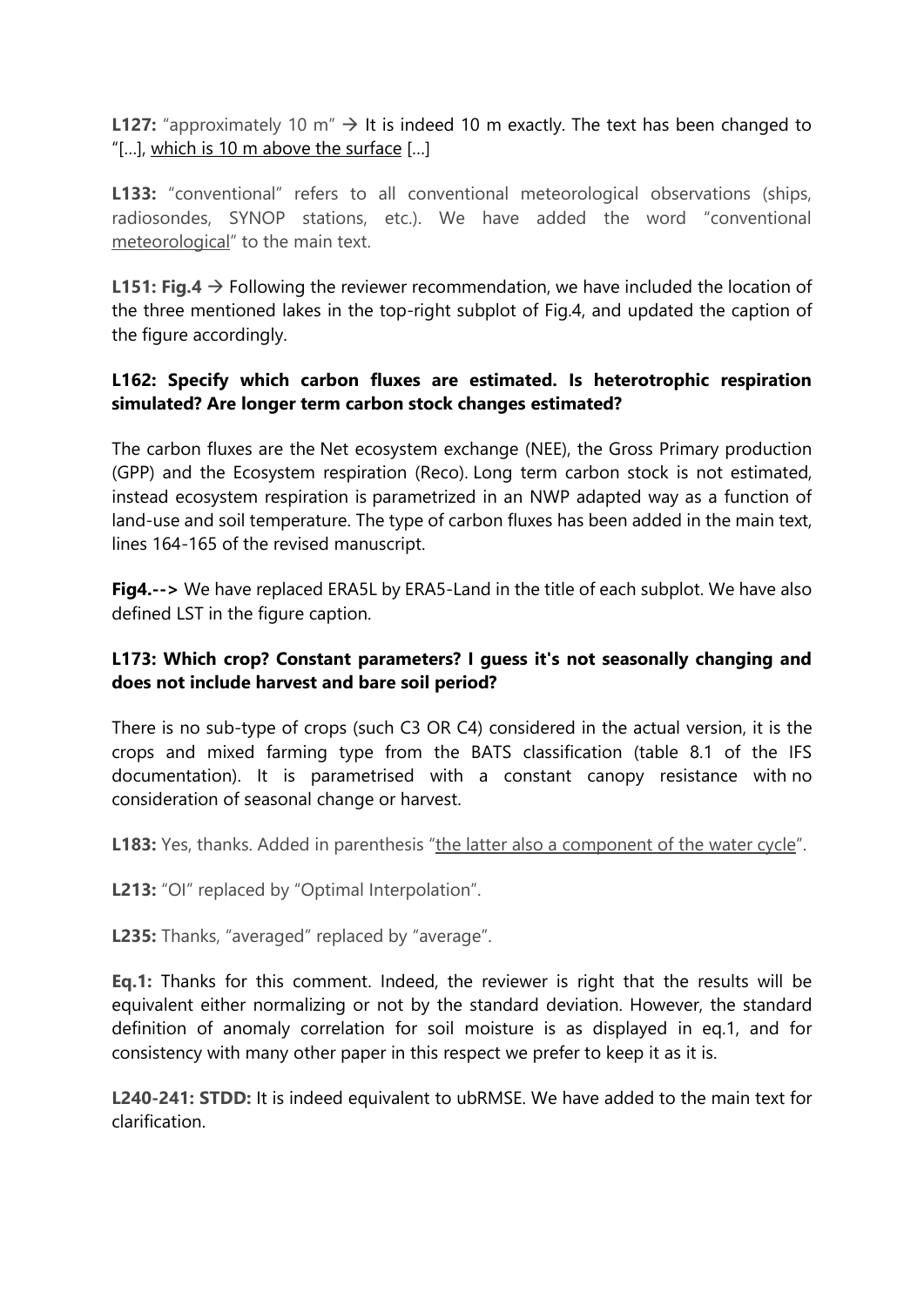**L327:** Thanks to point this out. Although the reviewer is technically correct, the equation is a direct substitution of terms into the general skill score equation, so we believe it is clearer to leave it as it is in the text.

**L340: gaps:** The data downloaded from FLUXNET is gap-filled using different methods, each of them with some uncertainty. They also include a flag to indicate which method was used. If there was gap-filling in the time series (the flag is set) it simply means there was no measurement at that time. If it is gap-filled these data were not used as validation data, because there is some uncertain algorithm behind it. Therefore, a 'gap' in the text means any record that was gap-filled or has an NaN (that could not be gap-filled). We simply masked out those gap-filled records to retain only the actual measurements from the eddy-covariance sites.

We agree that the sentence in the main text is quite confusing, so we have removed the sentence in Line 346 of the original manuscript: "After quality control of in situ stations, only records without gaps during the whole period 2001-2014 were retained.", and we have replaced in lines 345-346: "(2) the removal of gap-filled records." by "(2) the removal of gap-filled records to retain only the actual measurements from the eddy-covariance sites".

**Energy Balance Closure:** The reviewer is quite right pointing this out. Indeed, we find that while some authors have applied energy balance closure, many others haven't done it. The reason is that there isn't clear accepted guidelines on how to do it properly, and in addition all the fluxes measured (including ground-heat flux) are needed to this end. Not every EC tower measures all the fluxes (ground heat flux is for instance often missing) which means that the sample of towers we can use for validation would drop drastically.

In order to make this point clear, we have added the following sentence in the main text, lines 348-352 of the revised manuscript: "Note that the measured energy fluxes used as reference in this paper were not corrected for energy balance closure because the number of towers used for validation would be drastically reduced, as the ground-heat flux is also needed and is not available from many towers. Some authors have already highlighted the lack of closure in the energy balance at eddy-covariance sites and a consequential tendency to underestimate the latent heat flux (Wilson et al., 2002, Ershadi et al., 2014, Jimenez et al., 2018)."

The added references are:

Wilson, K., Goldstein, A., Falge, E., Aubinet, M., Baldocchi, D., Berbigier, P., Bernhofer, C., Ceulemans, R., Dolman, H., Field, C., Grelle, A., Ibrom, A., Law, B., Kowalski, A., Meyers, T., Moncrieff, J., Monson, R., Oechel, W., Tenhunen, J., Valentini, R., and Verma, S.: Energy balance closure at FLUXNET sites, Agric. Forest Meteorol., 113, 223–243, doi:10.1016/S0168-1923(02)00109-0, 2002.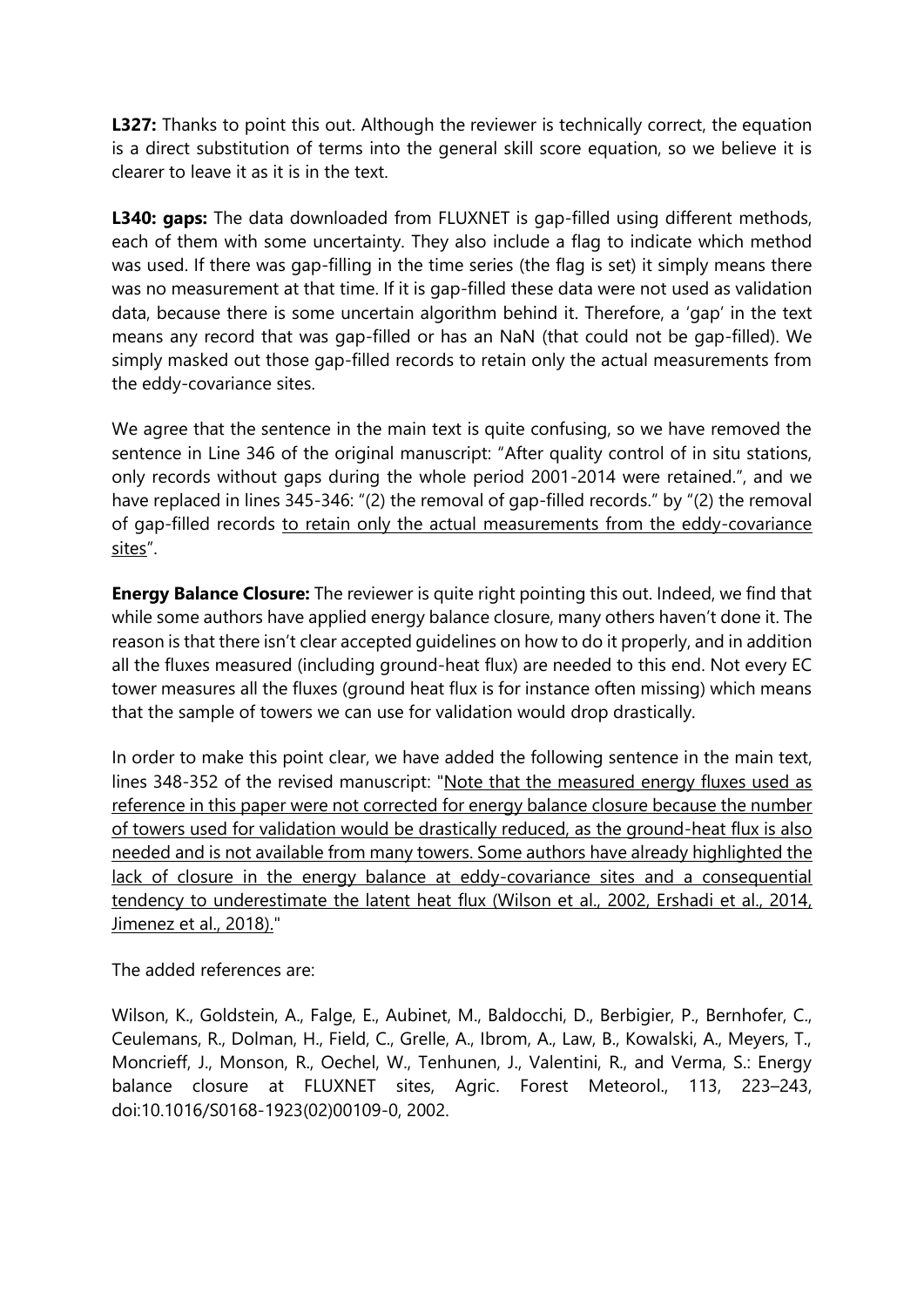Ershadi, A., McCabe, M., Evans, J., Chaney, N., and Wood, E.: Multi-site evaluation of terrestrial evaporation models using FLUXNET data, Agric. Forest Meteorol., 187, 46–61, https://doi.org/https://doi.org/10.1016/j.agrformet.2013.11.008, 2014.

Jiménez, C., Martens, B., Miralles, D. M., Fisher, J. B., Beck, H. E., and Fernández-Prieto, D.: Exploring the merging of the global land evap-955oration WACMOS-ET products based on local tower measurements, Hydrol. Earth Syst. Sc., 22, 4513–4533, https://doi.org/10.5194/hess-22-4513-2018, 2018.

**L365:** "at a daily time scales" replaced by "at daily time scales".

L409: Thanks to spot the error, "represents" replaced by "represent".

**L417:** "m a.s.l." added here and elsewhere in the main text

**Fig.9** caption updated as suggested.

**L448:** the Mean Absolute Error has been added to the text on top of the percent.

**L456:** The statistical significance was tested with the Kruskal-Wallis test by ranks (best for non-Gaussian distribution variables), as written in line 287 of the original manuscript. We have deleted the word "modest".

**Fig.12 caption:** We have removed the gradations and added the degree symbol, and for consistency we have done the same for Fig.11.

**Fig.13.** Fig. 13 summarises the distribution of scores for 1285 river discharge stations as a CDF for both models (i.e GloFAS-ERA5 and GloFAS-ERA5-Land). This is a valid and commonly used method for hydrological model performance comparison (e.g. Alfieri et al., 2020; Kratzert et al., 2019). The reason why panel (a) is larger is that it is the main result for the overall KGE' metric. Because the KGE' can be decomposed into three components (i.e. correlation, bias ratio and variability ratio), we added this additional information as three secondary panels (i.e. (b), (c) and (d)), to help diagnose the patterns seen in the summary KGE' in (a).

The two references in this response are:

- Alfieri, L., Lorini, V., Hirpa, F. A., Harrigan, S., Zsoter, E., Prudhomme, C., and Salamon, P.: A global streamflow reanalysis for 1980–2018, Journal of Hydrology X, 6, 100049, [https://doi.org/10.1016/j.hydroa.2019.100049,](https://doi.org/10.1016/j.hydroa.2019.100049) 2020.
- Kratzert, F., Klotz, D., Shalev, G., Klambauer, G., Hochreiter, S., and Nearing, G.: Towards learning universal, regional, and local hydrological behaviors via machine learning applied to large-sample datasets, 23, 5089– 5110, [https://doi.org/10.5194/hess-23-5089-2019,](https://doi.org/10.5194/hess-23-5089-2019) 2019.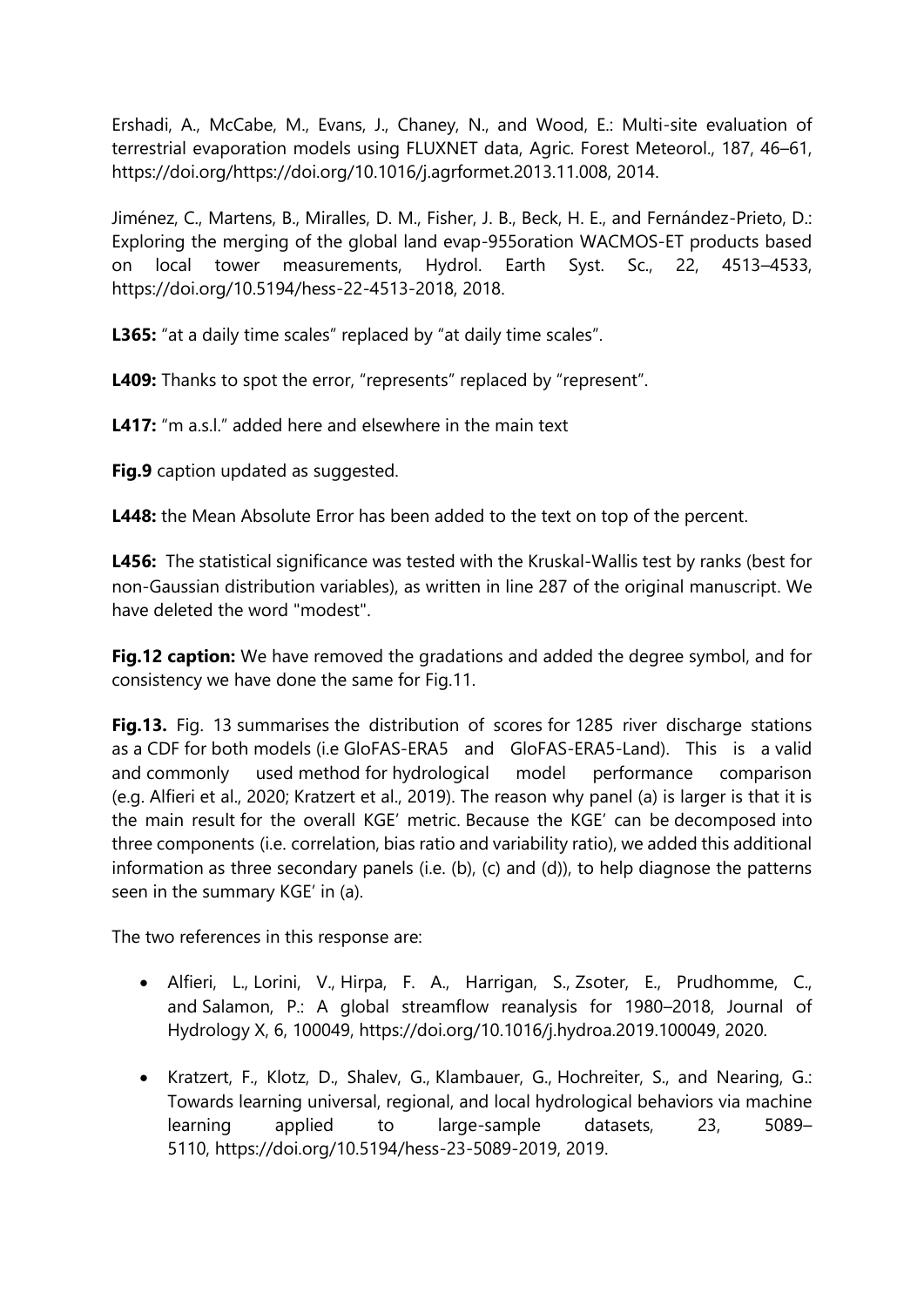**L483-484:** Latter in line 484 it is explained that the bias show (observation – model). Anyway, following the reviewer recommendation we have moved the description of bias (and other metrics used for the energy fluxes) to section 3.7.1, and made this sentence clearer: "The left panel of Fig 15 shows the violin plots of the turbulent fluxes against in situ eddy-covariance measurements for ERA-Interim and ERA5-Land" has been replaced by "The left panel of Fig 15 shows the violin plots of the ERA-Interim and ERA5-Land turbulent fluxes (compared to in situ eddy-covariance measurements) "

**L485: anomaly correlation:** We use the anomaly correlation as the temporal variability of the turbulent fluxes is strongly influenced by the seasonal cycle of its main drivers at the scales considered in this experiment, and therefore the performance of the land-surface schemes in response to anomalous weather conditions (i.e. with respect to the seasonal cycle) might be masked when raw time series are analysed. We have also used the standardised anomalies to allow us to directly compare the quality of the turbulent fluxes and the Bowen ration, despite their different order of magnitude. This was already explained in lines 346-349 of the original manuscript.

**Fig. 15:** Thanks; "Unlikely most metrics and variables" has been removed from the caption, making it more clear now.

We have tried to increase the font of the labels. However, since this is a side-by-side figure with two subplots, by increasing the font size the violin plots look smaller, so we decided to keep the current font size. However, we have moved the titles on top as recommended by this reviewer.

**L491:** We agree with the reviewer, and to make it more consistent through the main text, we have replaced all "sshf and slhf" entries by "H" and "λρE", respectively.

**L498-499:** We already provided a plausible explanation in the "conclusions and discussion" section, in lines 617-619 of the original manuscript.

**Fig.16:** To generate this figure we used a projected CRS, which allows to show the background map. We have added the X (Easting) and Y (Northing) coordinates to the figure in EPSG3857 [\(https://epsg.io/3857\)](https://eur03.safelinks.protection.outlook.com/?url=https%3A%2F%2Fepsg.io%2F3857&data=04%7C01%7CJoaquin.Munoz%40ecmwf.int%7C9cd8189310f447a98b0d08d92b06adef%7C21b711c6aab74d369ffbac0357bc20ba%7C1%7C0%7C637588131037519493%7CUnknown%7CTWFpbGZsb3d8eyJWIjoiMC4wLjAwMDAiLCJQIjoiV2luMzIiLCJBTiI6Ik1haWwiLCJXVCI6Mn0%3D%7C1000&sdata=quAcCqA4%2BIimEc5cd5YrZvTjPTbQqJqYAuIoXJPpqZE%3D&reserved=0), but not lat-lon as they just would be approximate. The result is the following: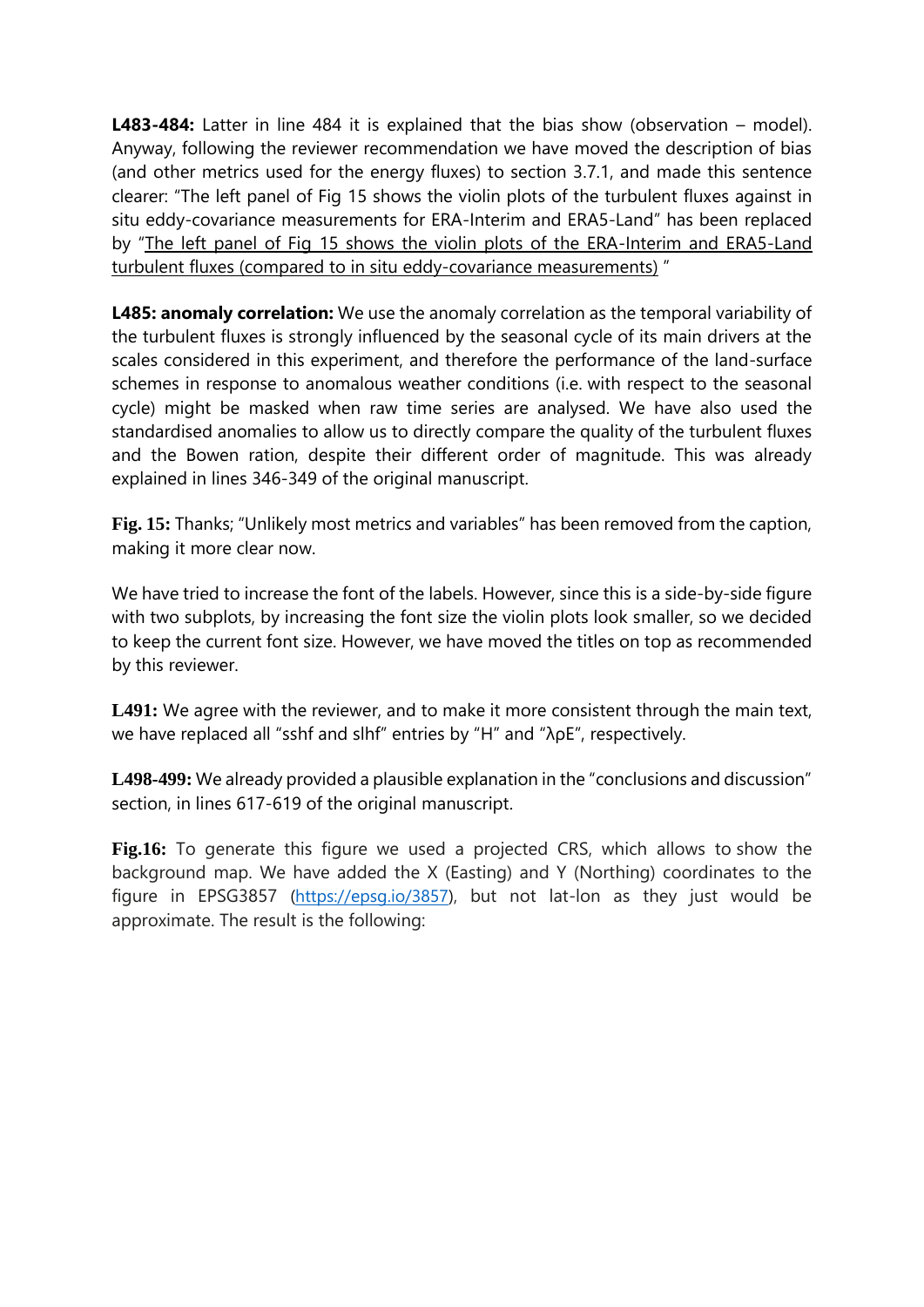

We believe that they look more confusing than before, and the background map provides more context on the location of the sites than simple lat/lon coordinates. So we decided to leave the figure as it was shown originally.

**L504:** Please, see response to comment (10)

**L506:** We have revised this sentence and we have removed "and for the stations where the recorded air temperature is milder", as the figure is indeed not conclusive for air temperatures.

**L512:** Thanks to spot the misspelling, "term" has been replaced by "terms".

**L515-516**: Just to clarify: GLEAM+ERA5 is forced with T and R from ERA5, whereas GLEAM+ERA5-Land is forced with T and R from ERA5-Land, which is described in Section 3.7.2. However we agree that this sentence is confusing and therefore we have decided to remove it from the main text.

**Fig.19**: As recommended. by the reviewer, the ranges have been adjusted for subplots c) and d). And indeed the improvement from ERA5-Land to ERA-Interim in terms of correlation values is now much more clear. We have also increased the resolution of the figure. In addition and to be consistent, we have updated the figure S5 of the supplementary material.

**Fig.19 caption.** Thanks to spot the error, indeed the figure refers to ERA5-Land and not to ERA5. Corrected. In addition, we have rephrased the whole caption as follows:

"Global statistics of ERA5-Land (left column) and ERA-Interim (right column) Land Surface Temperature (LST, in K) for the time period 2003-2018. The first row are the global maps of mean LST, the second row are the correlation maps and third row are the RMSE maps, with respect to the MODIS LST average ensemble. Note that the LST here refers to the skin temperature."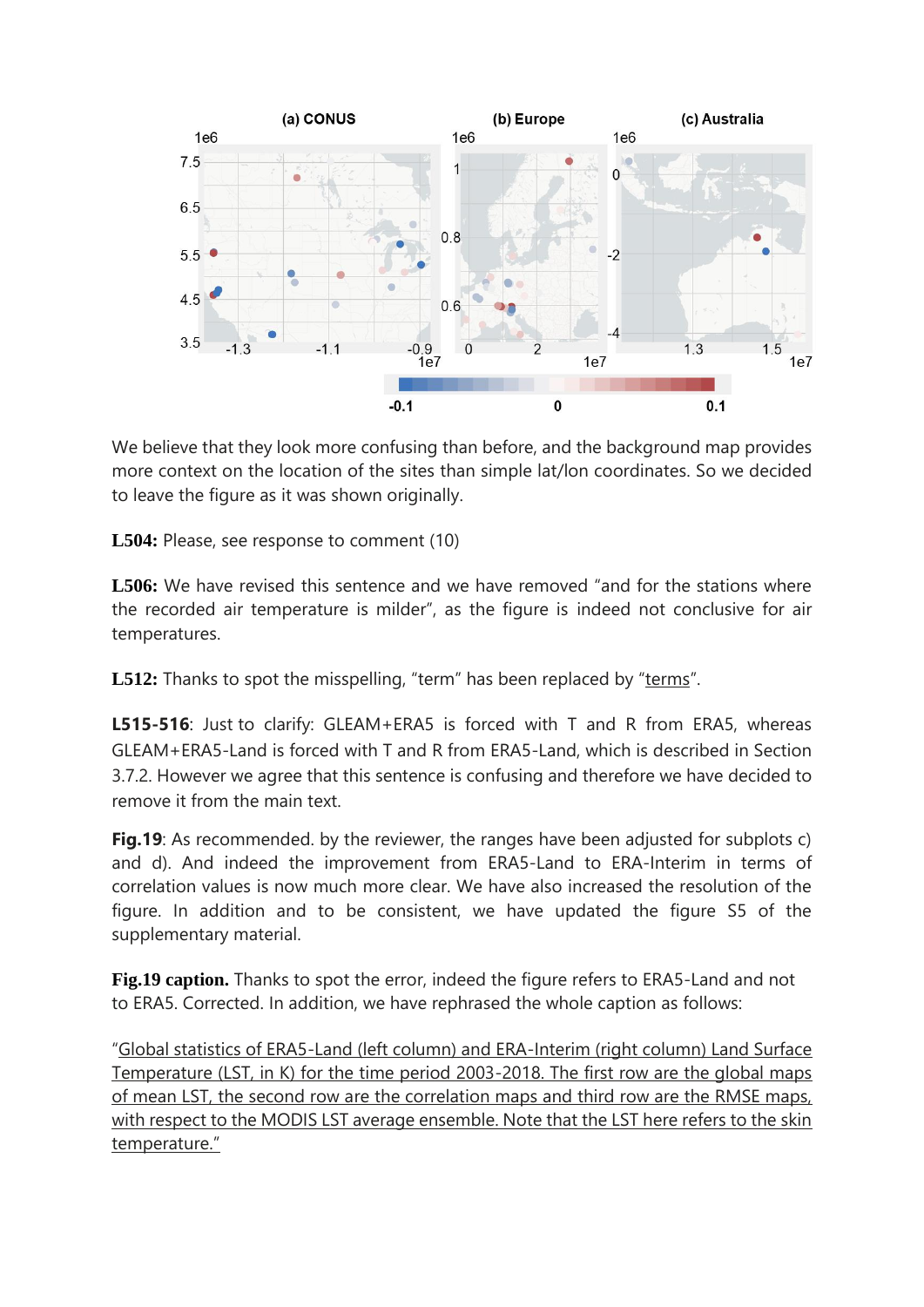**Fig.20:** Each triangle represents a selected pixel, but the colour hasn't got any other meaning.

The word "quantitative" has also been removed from the caption as suggested.

**L552:** As recommended by the reviewer, we have improved the wording of this sentence:

"Overall, the water cycle is improved in ERA5-Land compared to ERA5 according to the different variables evaluated, whereas the energy cycle variables show similar performance; both ERA5 and ERA5-Land perform substantially better than ERA-Interim. The main evaluation findings are as follows":

L554: Here we didn't use significance in a statistical sense. To clarify this point we have rephrased the whole sentence in Line 568-569 of the revised manuscript:

"Significant improved correlation of the ERA5-Land (compared to ERA-Interim and ERA5) root-zone soil moisture absolute and anomaly values with respect to in situ measurements is achieved for almost all networks assessed" has been replaced by:

"Soil moisture: the boxplots show a consistent improvement of the statistical metric distributions of ERA5-Land with respect to those of ERA5, in particular the improvement is more marked for the root-zone soil moisture."

**L562:** The sentence is about the minimum saturation level linked to the soil type and in the top layer both evaporation and transpiration would occur so we prefer to keep the term evapotranspiration

**L590:** By "lakes with more realistic depths in ERA5-Land" we mean taking into account, in the statistics, only lakes whose depth is closer to the observations using the ERA5-Land spatial grid, and not taking into account lakes whose depth remained unchanged either in ERA5 or in the ERA5-Land grid. This is because when spatial resolution changes some lake depths become closer to the in situ observations, some further from in situ, and some lake depths remain the same - for instance because it is a big lake without bathymetry. In order to make this sentence more clear, we have replaced:

"Isolating lakes with more realistic depths in ERA5-Land reduces […]" by "Isolating lakes whose depth is more realistic using the ERA5-Land grid (i.e. only lakes whose depth in the ERA5-Land grid match better in situ observations) the LSWT errors are reduced by more than 20%".

See also our comment to main point (9) of this reviewer.

**L595-599:** We apologize for the confusion created, as the sentences refer to different validation datasets (Alqueva, Finish lakes or the global inventory). We have rephrased lines 589-600 of the original manuscript to make these conclusions more clear: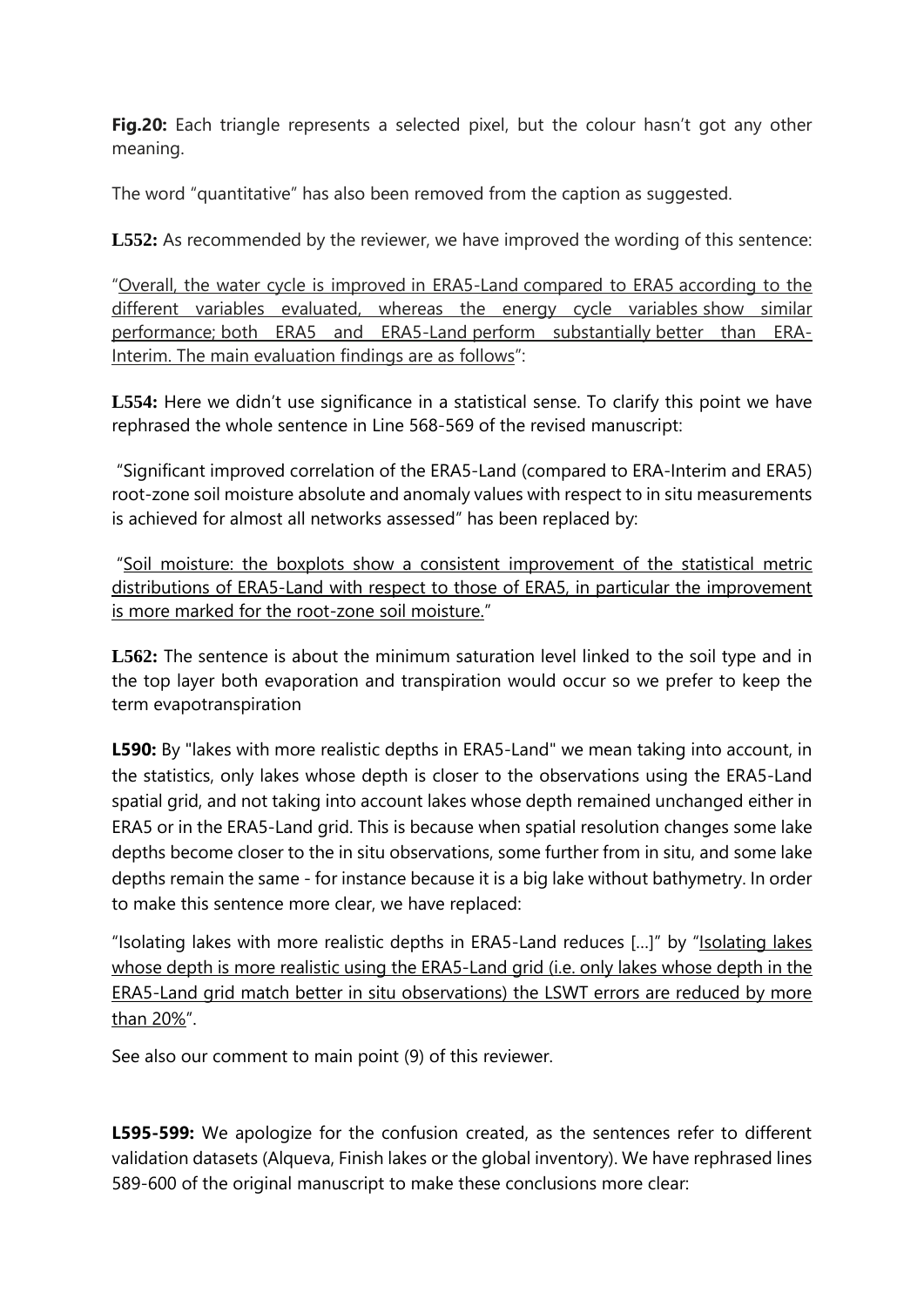"[…]. The higher resolution of ERA5-Land allows, in many cases, a more accurate specification of lake depth. Thus, isolating lakes whose depth is more realistic using the ERA5-Land grid (i.e. only lakes whose depth in the ERA5-Land grid matches better in situ observations), the LSWT MAE is reduced by more than 20\%. The positive influence of a higher resolution atmospheric forcing was also verified by isolating lakes whose depth remained unchanged either using ERA5 or ERA5-Land.

Both reanalysis LSWT estimates were also compared using as reference a global inventory (1995-2009) based on summer observations from satellite sensors. In this case, the performance of both reanalysis is quite similar (excluding exceptional lakes where Flake performs poorly). The uncertainty of lake depths in the global inventory is larger and it could have an impact on these results. However, even when comparing only lakes with a depth less than 50 m (Flake was designed for medium-depth lakes) the performance of ERA5-Land LSWT does not show significant improvement compared to ERA5 (based on MAE). This might be due to the averaging technique used for the in situ measurements, which uses satellite measurements representing one instant in time rather than continuous hourly data. Nevertheless, in summer months, ERA5 LSWT biases are on average 2.2°C cooler than observations, whereas ERA5-Land LSWT is just 1.3°C cooler."

**L600:** Thanks to point this out. Due to the high resolution grid of ERA5-Land, the mean depth of many lakes are more realistic in ERA5-Land, what it implies that the total volume is improved as well. So we believe that the improvement of the lake characterization also helps to improve the river discharge at global scale. We have added the word "[…] and lakes characterization […]"

**L610:** In the Amazon basin, the bias term is a little bit lower in ERA5-land (so bit less water), but it is really a subtle difference. Being ERA5 precipitation a forcing parameter of ERA5- Land, we assume similar precipitation values in both reanalysis, so an overestimation of evaporation remains the most likely reason. Since the differences are, for most discharge stations, very small, we really didn't undertake a deep diagnostic though.

Consequently, we have replaced "The degradation in the Amazon is small, but it is linked to an underestimation of the surface and subsurface runoff (not shown)." by "The degradation in the Amazon is small, linked to an underestimation of the surface and subsurface runoff (not shown) that is likely caused by a slight overestimation of evaporation."

**L639:** We have replaced "radiative aspect" by "surface fluxes". Thanks.

**L641:** "land surface" replaced by "land surface modeling"